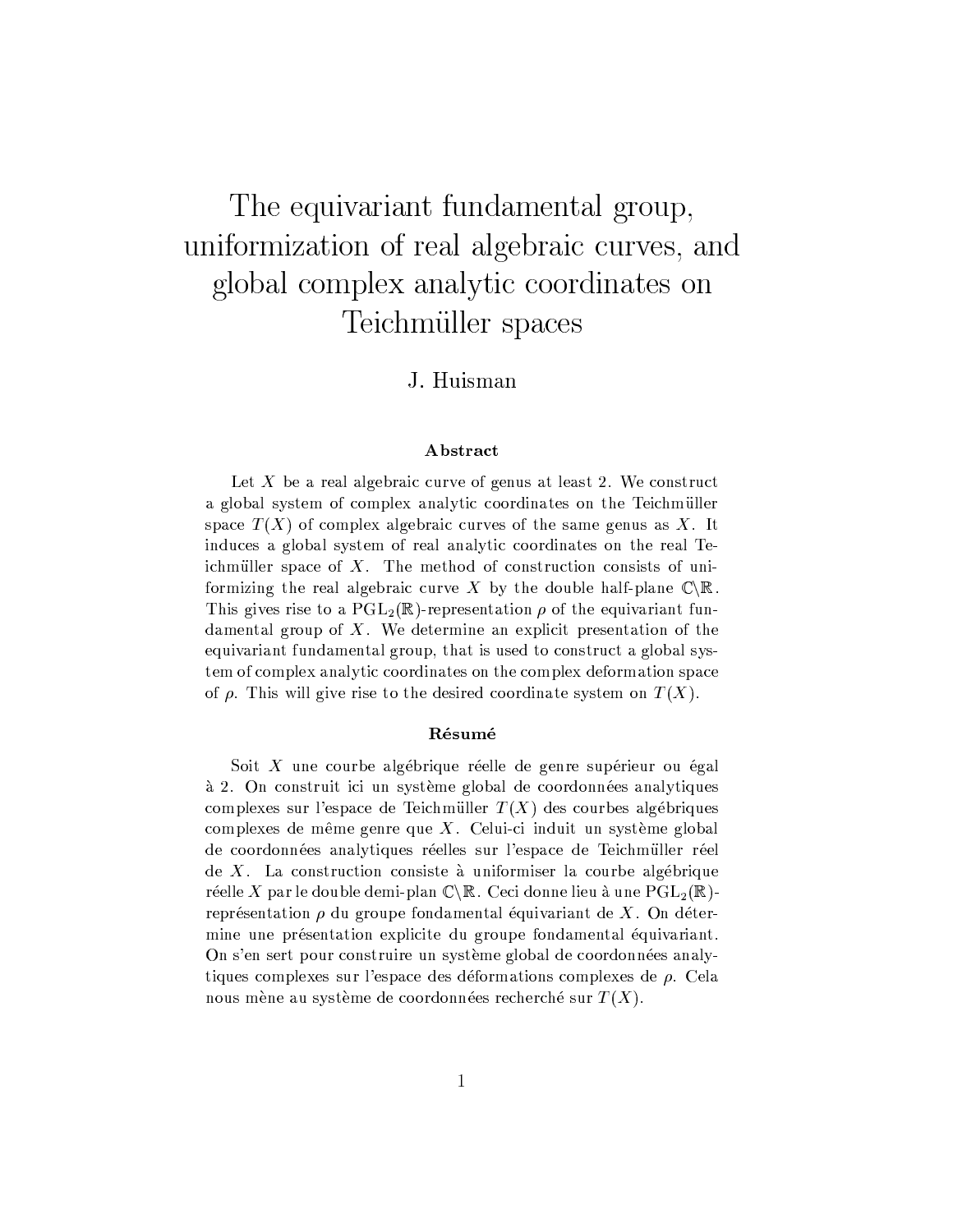MSC 2000: 14P99, 30F10, 30F60, 55P91

Keywords: uniformization, real algebraic curve, Teichmüller space, equivariant fundamental group, orbifold fundamental group

#### $\mathbf 1$ INTRODUCTION

Let X be a complex algebraic curve of genus at least 2. We denote by  $T(X)$ the Teichmüller space of complex algebraic curves homeomorphic to  $X$ . Fricke constructed a global system of real analytic coordinates on  $T(X)$  as follows. Choose a uniformization of X by the upper half-plane  $\mathbb U$ . One obtains a representation

$$
\rho \colon \pi_1(X) \to \mathrm{PSL}_2(\mathbb{R})
$$

of the fundamental group of X into the group  $PSL_2(\mathbb{R})$  of holomorphic automorphisms of U. The space  $\text{Def}_{\mathbb{R}}(\rho)$  of real quasiconformal deformations of  $\rho$ parametrizes real bianalytically the Teichmüller space  $T(X)$ . After having chosen a presentation of the fundamental group  $\pi_1(X)$ , one easily constructs a real analytic open embedding of  $Def_{\mathbb{R}}(\rho)$  into real Euclidean space. Hence, one gets a global system of real analytic coordinates on  $T(X)$ .

Fricke's coordinate system may be perceived as unsatisfactory in the sense that it is only real analytic. Several authors have constructed global systems of complex analytic coordinates on  $T(X)$  (e.g. [2, 4, 10]). When one wants to construct such a coordinate system, one is tempted to adapt Fricke's construction by considering the space  $Def_{\mathbb{C}}(\rho)$  of complex quasiconformal deformations of  $\rho$ . This space, however, is far too big to parametrize  $T(X)$ complex bianalytically; by considering complex deformations of  $\rho$ , one can deform  $\rho$  independently on the upper half-plane and on the lower half-plane. It follows that  $\mathrm{Def}_{\mathbb{C}}(\rho)$  parametrizes the product  $T(X) \times T(X)$  of  $T(X)$  and the Teichmüller space  $T(X)$  of the complex conjugate algebraic curve X. This is Bers' simultaneous uniformization [1].

All above-mentioned constructions of complex analytic coordinate systems on  $T(X)$  consider  $T(X)$  embedded in  $T(X) \times T(X)$  in some way and, in doing so, single out a subspace of complex quasiconformal deformations of  $\rho$  that do parametrize  $T(X)$  complex bianalytically. Then, by ad hoc arguments, it is shown that this subspace can be embedded complex bianalytically as an open subset of  $\mathbb{C}^n$ . Hence, one gets global systems of complex analytic coordinates on  $T(X)$  [2, 4, 10].

It is clear that the difficulties one encounters when constructing complex analytic coordinates on  $T(X)$  come from the uniformization of X by the upper half-plane  $\mathbb U.$  In order to avoid these difficulties one should uniformize  $X$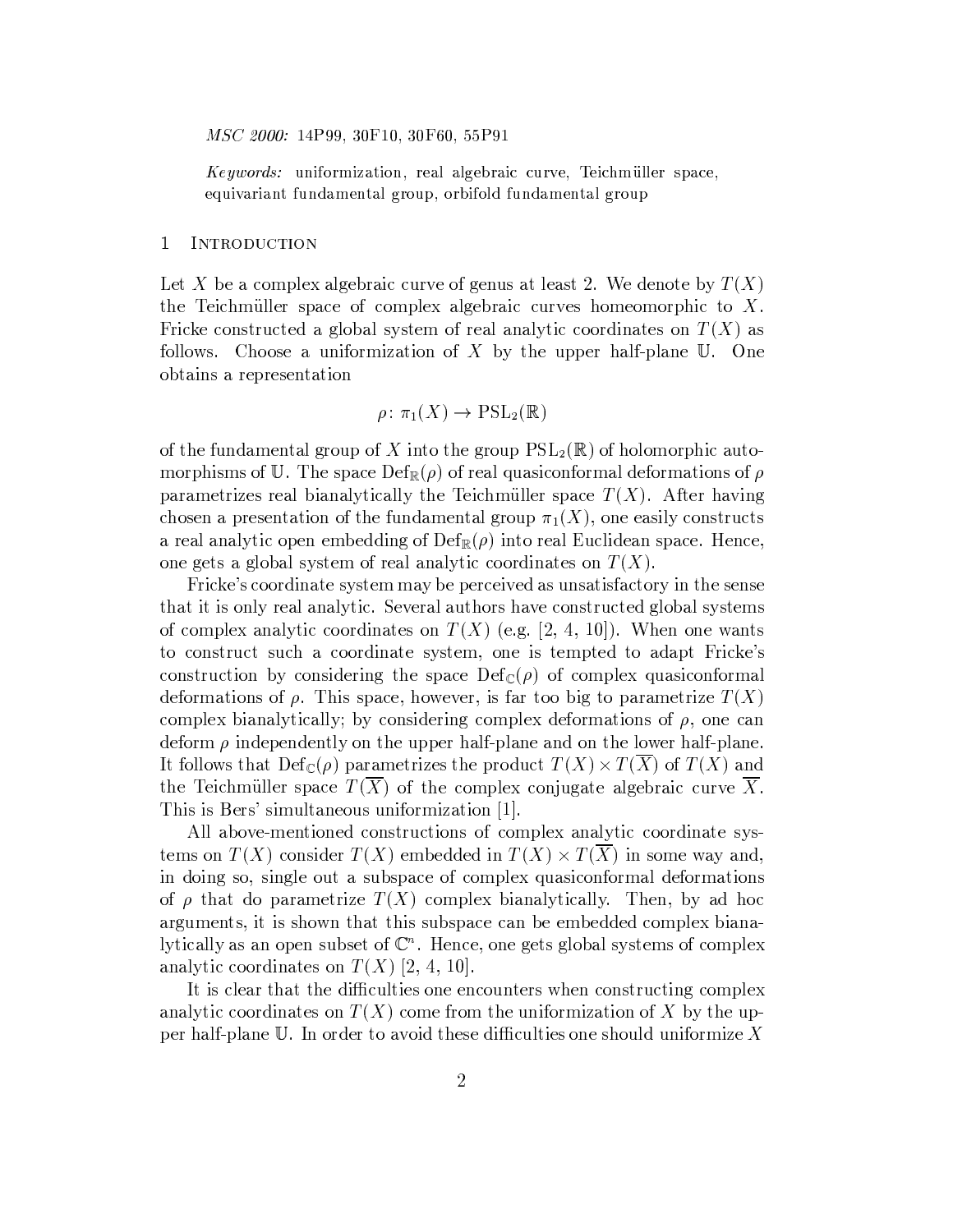by the double half-plane  $\mathbb{D} = \mathbb{C} \backslash \mathbb{R}$ . Such a uniformization only exists when X is a real algebraic curve, i.e.  $\overline{X} = X$  for some embedding of X into complex projective  $n$ -space. This is the idea of the present paper and will lead to a, in my opinion, neat construction of a global system of complex analytic coordinates on the Teichmüller space  $T(X)$  for any real algebraic curve X of genus at least 2. We explain briefly our construction.

Assume that X is a real algebraic curve. Let  $\Sigma$  be the Galois group of  $\mathbb{C}/\mathbb{R}$ . Then  $\Sigma$  acts continuously on X. Choose an equivariant uniformization of X by the double half-plane  $\mathbb D$ . One obtains a representation

$$
\tau \colon \pi_1(X, \Sigma) \longrightarrow \mathrm{PGL}_2(\mathbb{R})
$$

of the equivariant fundamental group  $\pi_1(X,\Sigma)$  of X into the group  $\operatorname{PGL}_2(\mathbb{R})$ of equivariant holomorphic automorphisms of  $D$ . The equivariant fundamental group is a group whose subgroups classify  $\Sigma$ -equivariant coverings of X; it is naturally isomorphic to the fundamental group of the orbifold quotient of X by the action of  $\Sigma$  [7]. For our purposes, it will be more convenient, however, to stick to the notion of equivariant fundamental group.

It follows immediately from the general theory of quasiconformal deformations of Kleinian groups that the space  $\mathrm{Def}_{\mathbb{C}}(\tau)$  of complex quasiconformal deformations of  $\tau$  parametrizes  $T(X)$  complex bianalytically. A suitable presentation of the group  $\pi_1(X,\Sigma)$  allows to embed  $\mathrm{Def}_{\mathbb{C}}(\tau)$  complex bianalytically as an open subset of  $\mathbb{C}^n$ . Hence, one gets a global system of complex analytic coordinates on  $T(X)$ .

The coordinate system on  $T(X)$  that we construct has the following property. If X is a real algebraic curve, the Galois group  $\Sigma$  acts naturally on  $T(X)$ . The set of fixed points  $T(X)^{\Sigma}$  is the real Teichmüller space of X [3, 13]; it depends not only on the genus of  $X$  but also on the topological equivalence class of the action of  $\Sigma$  on X. Now, the coordinates on  $T(X)$  that we construct are  $\Sigma$ -equivariant. Therefore, they induce a global system of real analytic coordinates on the real Teichmüller space  $T(X)^{\Sigma}$  of the real algebraic curve  $X$ .

We should note that in the case that the real algebraic curve  $X$  is an M-curve, i.e. the number of connected components of the set of real points of X is maximal for given genus, the complex analytic coordinates on  $T(X)$ that we construct coincide with the coordinates constructed by Earle [4]. In fact, the idea of uniformizing the real algebraic curve  $X$  by the double half-plane  $\mathbb D$  is implicitly present in that paper.

The paper is organized as follows. In Sections 2 and 3, we outline the theory of the equivariant fundamental group as automorphism group of a universal equivariant covering. Since this fundamental group is essentially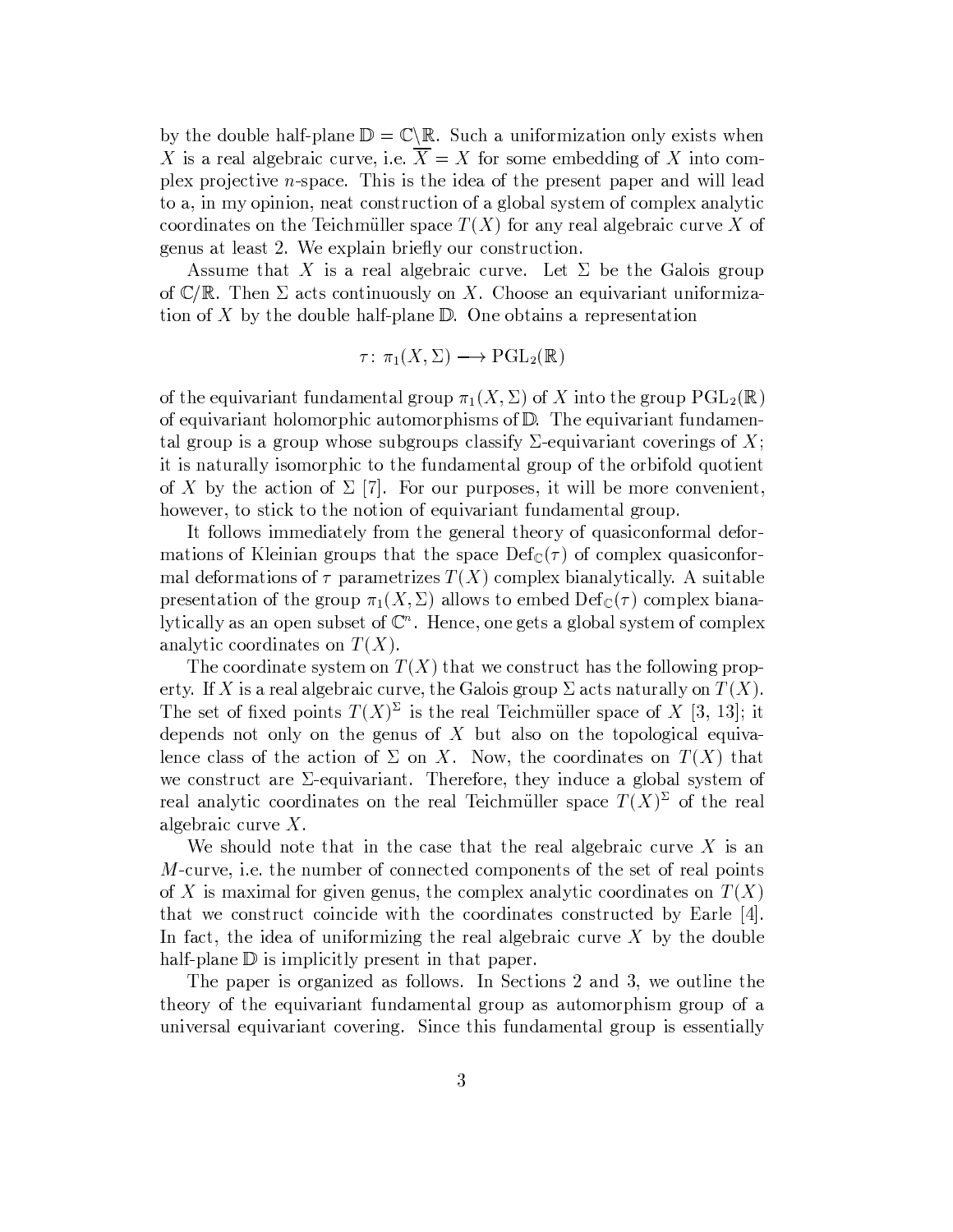the same as the orbifold fundamental group of the quotient, we omit the proofs. A reader interested in details may consult [8]. Section 4 is devoted to uniformization of real algebraic curves, in fact more generally, of Riemann surfaces equipped with certain actions of  $\Sigma$ . In Section 5, we construct a global system of complex analytic coordinates on the Teichmüller space  $T(X)$  for any real algebraic curve X of genus at least 2 that does not have real points. This case is easier to deal with since the action of  $\Sigma$  on X is fixed point-free, and, therefore, the equivariant fundamental group is isomorphic to the ordinary fundamental group of  $X/\Sigma$ . In Section 6, we give a description of the equivariant fundamental group in terms of equivariant loops, again omitting details. We determine, in Section 7, an explicit presentation of the equivariant fundamental group of a real algebraic curve having real points. Such a presentation can also be found in [7]. Our treatment differs in that respect that we fully exploit the global group action of  $\Sigma$  on the real algebraic curve. In Sections 8 and 9 we construct a global complex analytic coordinate system on the Teichmüller space  $T(X)$  for any real algebraic curve X of genus at least 2 that has real points.

**Convention.** In the rest of the paper, Riemann surfaces—in particular, real and complex algebraic curves—are not necessarily connected or compact.

#### $\overline{2}$ THE UNIVERSAL EQUIVARIANT COVERING

Let  $\Sigma$  be a group. A  $\Sigma$ -space is a topological space X endowed with an action of  $\Sigma$  such that the law  $\Sigma \times X \longrightarrow X$  is continuous, when  $\Sigma$  is given the discrete topology.

Let X and Y be  $\Sigma$ -spaces. A map  $f: X \to Y$  is called *equivariant* if  $f(\sigma x) = \sigma f(x)$  for all  $x \in X$  and  $\sigma \in \Sigma$ .

Let X be a  $\Sigma$ -space. A subset U of X is stable if  $\sigma x \in U$  for all  $x \in U$ and all  $\sigma \in \Sigma$ . The  $\Sigma$ -space X is said to be *equivariantly connected* if  $\emptyset$  and X are the only open and closed stable subsets of X.

Recall that for a locally connected topological space the notion of connected component makes sense. In fact, such a topological space is the disjoint union of its connected components. If X is a locally connected  $\Sigma$ -space, then X is equivariantly connected if and only if the induced action of  $\Sigma$  on the set of connected components of  $X$  is transitive.

Let  $f: Y \to X$  be an equivariant map of  $\Sigma$ -spaces. The map f is an *equivariant covering of X* if f is a covering in the usual sense, i.e., f is surjective and for all  $x \in X$  there is an open neighborhood U of x in X such that  $f^{-1}U$  is the disjoint union of open subsets  $V_i$  of Y, for  $i \in I$ , such that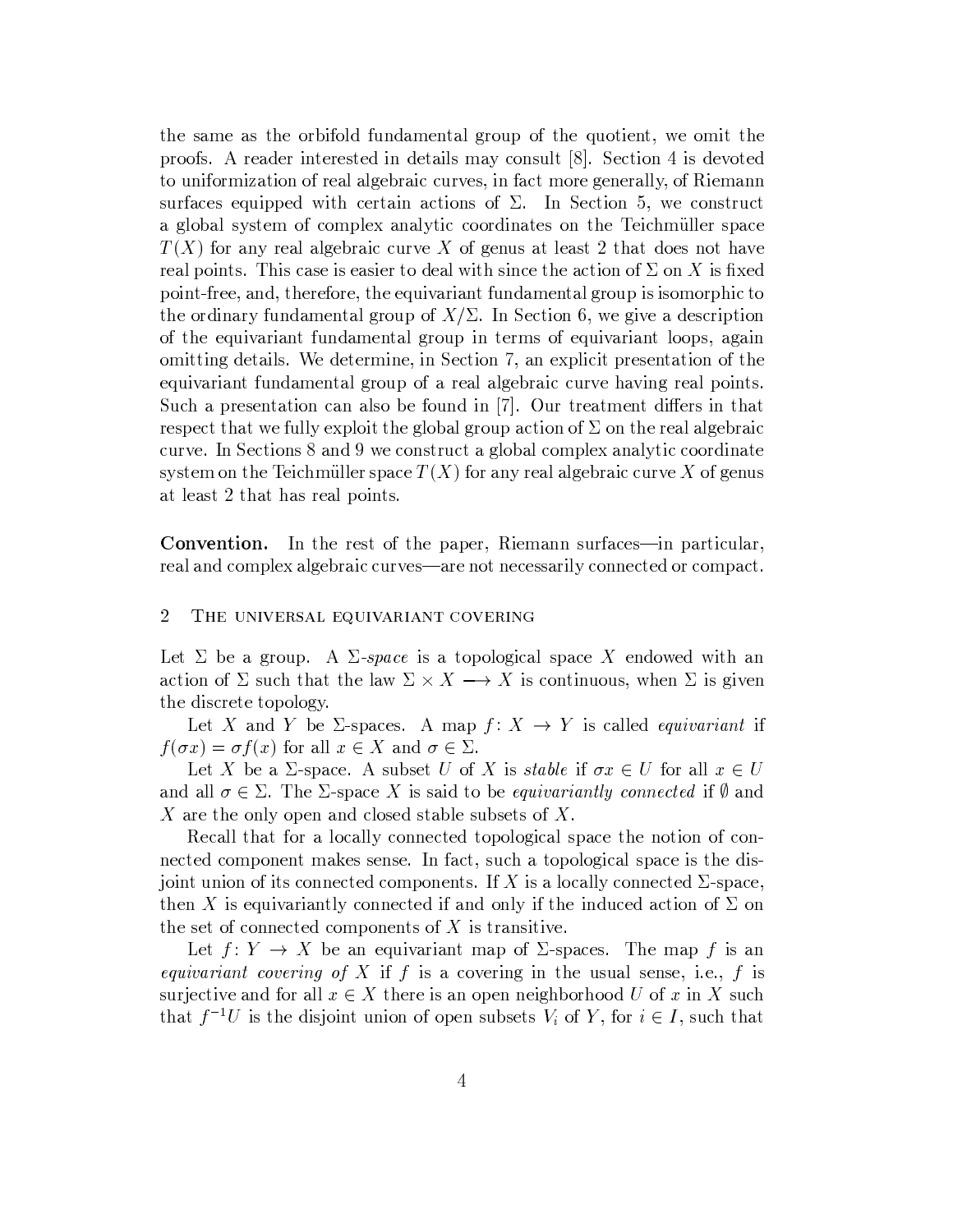the restriction  $f_{|V_i}$  of f to  $V_i$  is a homeomorphism onto U.

Let X be a  $\Sigma$ -space. Consider the group  $\Sigma$  itself as a discrete  $\Sigma$ -space. An equivariant base point of X is an equivariant map  $b: \Sigma \to X$ . If b is an equivariant base point, we denote by  $b_{\sigma}$  the image  $b(\sigma)$  of  $\sigma \in \Sigma$ . Let Y also be a  $\Sigma$ -space, and let  $c: \Sigma \to Y$  be an equivariant base point of Y. An equivariant map  $f: Y \to X$  is base point-preserving if  $f(c_{\sigma}) = b_{\sigma}$  for all  $\sigma \in \Sigma$ . Such a map is denoted by  $f: (Y, c) \to (X, b)$ .

Let  $p: (X, b) \rightarrow (X, b)$  be an equivariant covering map. The map p is a *universal equivariant covering* of  $(X, b)$  if for all equivariant coverings  $q: (Y, c) \to (X, b)$ , there is a unique equivariant continuous map  $f: (\hat{X}, \hat{b}) \to$  $(Y, c)$  such that the diagram



commutes. By abuse of language, we will also say that  $p: \hat{X} \to X$  is a universal covering of  $X$ .

**Proposition 2.1.** Let X be a locally and equivariantly connected  $\Sigma$ -space, and let b be an equivariant base point of X. Suppose that  $p:(X,b)\to (X,b)$ is an equivariant covering of X. Let  $X_{\sigma}$  be the connected component of X containing  $b_{\sigma}$ , and let  $\tilde{X}_{\sigma}$  be the connected component of  $\tilde{X}$  containing  $b_{\sigma}$ . Let  $p_{\sigma}$  be the restriction of p to  $\hat{X}_{\sigma}$ , considered as a map into  $X_{\sigma}$ . Then, p is a universal equivariant covering of X if and only if the following two conditions hold.

- 1. The map  $p_{\sigma}$ :  $(\hat{X}_{\sigma}, \hat{b}_{\sigma}) \rightarrow (X_{\sigma}, b_{\sigma})$  is a universal covering of  $X_{\sigma}$  for all  $\sigma \in \Sigma$ .
- 2. The group  $\Sigma$  acts freely and transitively on the set of connected components of  $X$ .  $\Box$

**Corollary 2.2.** Let X be a locally and equivariantly connected  $\Sigma$ -space, and let b be an equivariant base point of X. Let  $X_{\sigma}$  be the connected component of X containing  $b_{\sigma}$ . Suppose that  $(X_{\sigma}, b_{\sigma})$  has a universal covering for all  $\sigma \in \Sigma$ . Then,  $(X, b)$  has a universal equivariant covering.  $\Box$ 

**Corollary 2.3.** Let X be a locally and equivariantly connected  $\Sigma$ -space, and let b be an equivariant base point of X. Suppose that  $(X, b)$  has a universal equivariant covering  $p: (\hat{X}, \hat{b}) \to (X, b)$ . Let  $\bar{b}$  be the induced base point of the quotient  $X/\Sigma$ , and let  $\hat{b}$  be the induced base point of the quotient  $\hat{X}/\Sigma$ .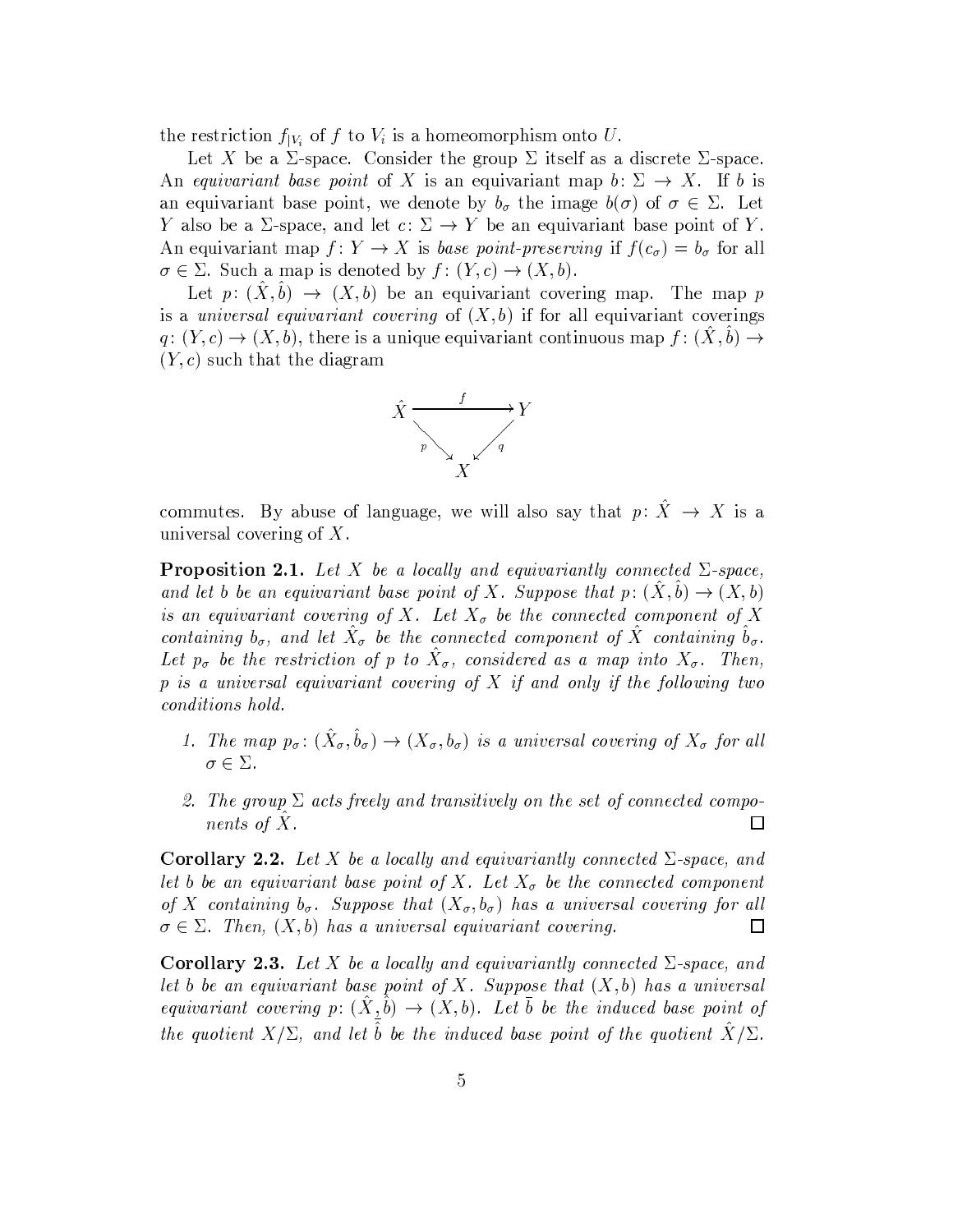Suppose that  $\Sigma$  acts discontinuously and freely on X. Then, the action of  $\Sigma$ on  $X$  is discontinuous and free, and the induced map on the quotient spaces

$$
\bar{p} \colon (\hat{X}/\Sigma, \hat{b}) \longrightarrow (X/\Sigma, \bar{b})
$$

is a universal covering of the topological space  $X/\Sigma$ .

#### THE EQUIVARIANT FUNDAMENTAL GROUP 3

Let  $q: Y \to X$  and  $r: Z \to X$  be equivariant coverings of a  $\Sigma$ -space X. An equivariant continuous map  $f: Y \to Z$  is a morphism of equivariant coverings of  $X$  if the diagram



commutes. It is then clear what is understood by an automorphism of an equivariant covering. The group of automorphisms of an equivariant covering  $q: Y \to X$  is denoted by Aut $(Y/X)$ .

An equivariant covering  $q: Y \to X$  is said to be Galois if the map q is a quotient of Y for the action of the group  $Aut(Y/X)$  on Y.

Let X be a  $\Sigma$ -space, and let b be an equivariant base point of X. Suppose that  $(X, b)$  has a universal equivariant covering  $p: (\hat{X}, \hat{b}) \to (X, b)$ . By the universal property of such a covering, the group  $Aut(X/X)$  is uniquely determined by  $X$ , up to unique isomorphism.

**Definition 3.1.** The group  $Aut(X/X)$  of automorphisms of the equivariant covering  $\hat{X}$  over X is called the *equivariant fundamental group* of X, and is denoted by  $\pi_1(X, \Sigma; b)$ , or simply by  $\pi(X, \Sigma)$ .

Of course, if  $\Sigma$  is the trivial group, then the equivariant fundamental group  $\pi_1(X, \Sigma; b)$  of the  $\Sigma$ -space X is nothing but the ordinary fundamental group  $\pi_1(X; b_1)$  of the topological space X with base point  $b_1$ .

**Proposition 3.2.** Let X be a locally and equivariantly connected  $\Sigma$ -space, and let b be an equivariant base point of X. Suppose that  $(X, b)$  has a universal equivariant covering. Let  $X_1$  be the connected component of X containing  $b_1$ . Let  $\Sigma_1$  be the subgroup of  $\Sigma$  consisting of all  $\sigma$  such that  $\sigma \cdot X_1 = X_1$ . Then, there is an exact sequence

$$
0 \longrightarrow \pi_1(X_1; b_1) \longrightarrow \pi_1(X, \Sigma; b) \longrightarrow \Sigma_1 \longrightarrow 0.
$$

 $\Box$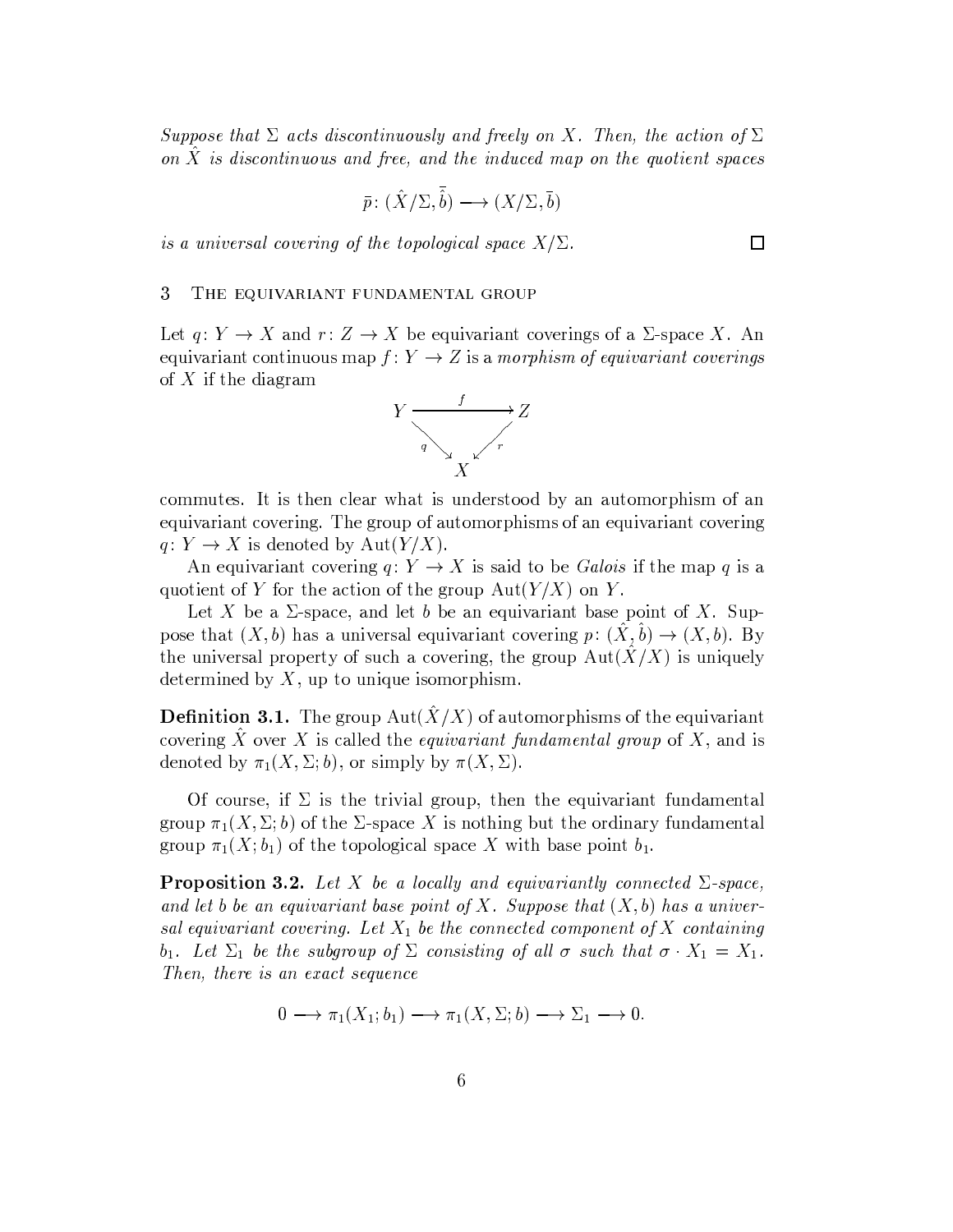This sequence is split, if  $b_{\sigma} = b_1$  for all  $\sigma \in \Sigma_1$ . In particular, the equivariant fundamental group  $\pi_1(X, \Sigma; b)$  of X is isomorphic to the semidirect product of  $\pi_1(X_1; b_1)$  and  $\Sigma_1$ , if  $b_{\sigma} = b_1$  for all  $\sigma \in \Sigma_1$ .  $\Box$ 

Using Propositions 2.1 and 3.2, one easily shows the following statement.

**Proposition 3.3.** Let X be a locally and equivariantly connected  $\Sigma$ -space, and let b be an equivariant base point of X. Suppose that  $p: (\hat{X}, \hat{b}) \to (X, b)$ is a universal equivariant covering of X. Then, the covering  $p$  is Galois, i.e., the map p is the quotient of X by the action of  $\pi_1(X, \Sigma; b)$ .  $\Box$ 

The following proposition follows directly from Corollary 2.3.

**Proposition 3.4.** Let X be a locally and equivariantly connected  $\Sigma$ -space, and let b be an equivariant base point of X. Suppose that X has a universal covering. Suppose, moreover, that  $\Sigma$  acts discontinuously and freely on X. Let b be the induced base point of the quotient  $X/\Sigma$ . Then, one has an  $isomorphism$ 

$$
\pi_1(X, \Sigma; b) \cong \pi_1(X/\Sigma; \overline{b}). \quad \Box
$$

#### $\overline{4}$ UNIFORMIZATION OF REAL ALGEBRAIC CURVES

Let  $\Sigma$  be the Galois group of  $\mathbb C$  over  $\mathbb R$ , i.e.,  $\Sigma = \{1, \sigma\}$ , where  $\sigma$  is complex conjugation. Let X be a Riemann surface. A real structure on X is an action of  $\Sigma$  on X such that  $\sigma$  acts antiholomorphically. We will also say that the Riemann surface is *defined over*  $\mathbb{R}$ .

Recall that a Riemann surface X is of *finite type* if X is isomorphic to the complement of a finite set in a compact Riemann surface. A Riemann surface of finite type is essentially a complex algebraic curve. Similarly, a Riemann surface  $X$  of finite type endowed with a real structure is essentially a real algebraic curve. Therefore, in what follows, by a complex algebraic curve (resp. a real algebraic curve) is meant a Riemann surface of finite type (resp. a Riemann surface of finite type defined over  $\mathbb{R}$ ).

Let X be a Riemann surface defined over R. Its subset  $X^{\Sigma}$  of fixed points for the action of  $\Sigma$  is called its set of real points.

We will call a connected Riemann surface *hyperbolic* if it is universally covered, in the holomorphic sense, by the upper half-plane  $\mathbb U$ . An equivariantly connected Riemann surface defined over  $\mathbb R$  will be said to be hyperbolic if each of its connected components is a hyperbolic Riemann surface.

We denote the lower half-plane by  $\mathbb{L}$ , and we let  $\mathbb{D}$  be the double halfplane  $\mathbb{U} \cup \mathbb{L}$ . The uniformization of Riemann surfaces over  $\mathbb{R}$  is then merely a consequence of the classical uniformization of Riemann surfaces [5], Theorem IV.4.1.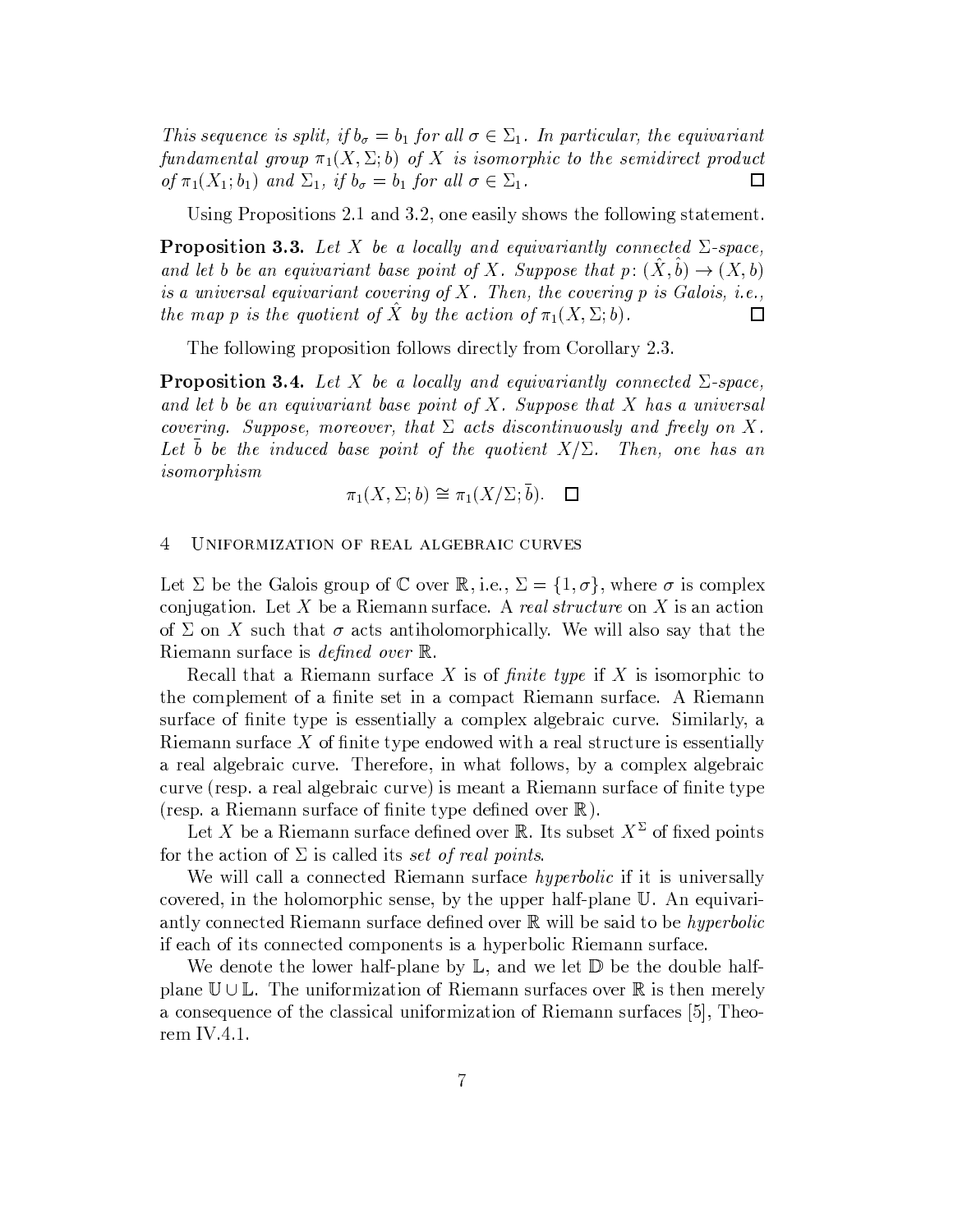Theorem (Uniformization of Riemann surfaces over  $\mathbb{R}$ ). Let X be a hyperbolic equivariantly connected Riemann surface defined over  $\mathbb{R}$ . Then, there is a universal equivariant holomorphic covering  $p: \mathbb{D} \to X$  of X by the *double half-plane*  $\mathbb{D}$ .  $\Box$ 

In case  $X$  is a hyperbolic equivariantly connected real algebraic curve, a uniformization as a Riemann surface defined over R will be called a uniformization of  $X$  as a real algebraic curve.

If  $p: \mathbb{D} \to X$  is a uniformization of a Riemann surface X over R, then the group G of automorphisms of p acts holomorphically on  $\mathbb{D}$ , i.e., G is a subgroup of the group  $Aut_{\Sigma}(\mathbb{D})$  of equivariant automorphisms of  $\mathbb{D}$ . Using the fact that the automorphism group of U can be identified with  $PSL_2(\mathbb{R})$ , one easily shows the following statement.

#### **Proposition 4.1.** The group  $\text{Aut}_{\Sigma}(\mathbb{D})$  is equal to the group  $\text{PGL}_2(\mathbb{R})$ .  $\Box$

Let  $p: \mathbb{D} \to X$  be a uniformization of a Riemann surface X defined over  $\mathbb{R}$ , and let G be the group of automorphisms of the covering p. Then, according to Proposition 4.1, G is a subgroup of the group  $PGL_2(\mathbb{R})$ . Since G acts discontinuously on D, the group G is Kleinian. (We refer to [11] for definitions and facts concerning Kleinian groups.)

We will say that a Kleinian subgroup G of  $PGL_2(\mathbb{R})$  is of the first kind if its region of discontinuity is equal to  $D$ . Otherwise, G is said to be of the second kind. In that case, the domain of discontinuity of G contains  $\mathbb D$  as a proper subset, and the limit set of G is a nowhere dense subset of  $\mathbb{P}^1(\mathbb{R})$ . Note that the definition the kind of a Kleinian subgroup of  $PGL_2(\mathbb{R})$  extends the classical definition of its kind in case G is contained in  $PSL_2(\mathbb{R})$ , i.e., in case  $G$  is Fuchsian.

**Proposition 4.2.** Let  $X$  be a hyperbolic equivariantly connected Riemann surface defined over  $\mathbb R$ . Let  $p : \mathbb D \to X$  be a universal equivariant holomorphic covering of X. Let G be the group of automorphisms of the covering p. Then,

- 1. the group G is isomorphic to the equivariant fundamental group  $\pi_1(X,\Sigma)$  of X;
- 2. the group G is a Kleinian subgroup of  $\mathrm{PGL}_2(\mathbb{R})$ , acting discontinuously on  $\mathbb{D}$ :
- 3. the quotient Riemann surface  $\mathbb{D}/G$  is equivariantly isomorphic to X.

Moreover, the following equivalences hold.

4. The group  $G$  is of the second kind if and only if the Riemann surface X has a nonempty ideal boundary.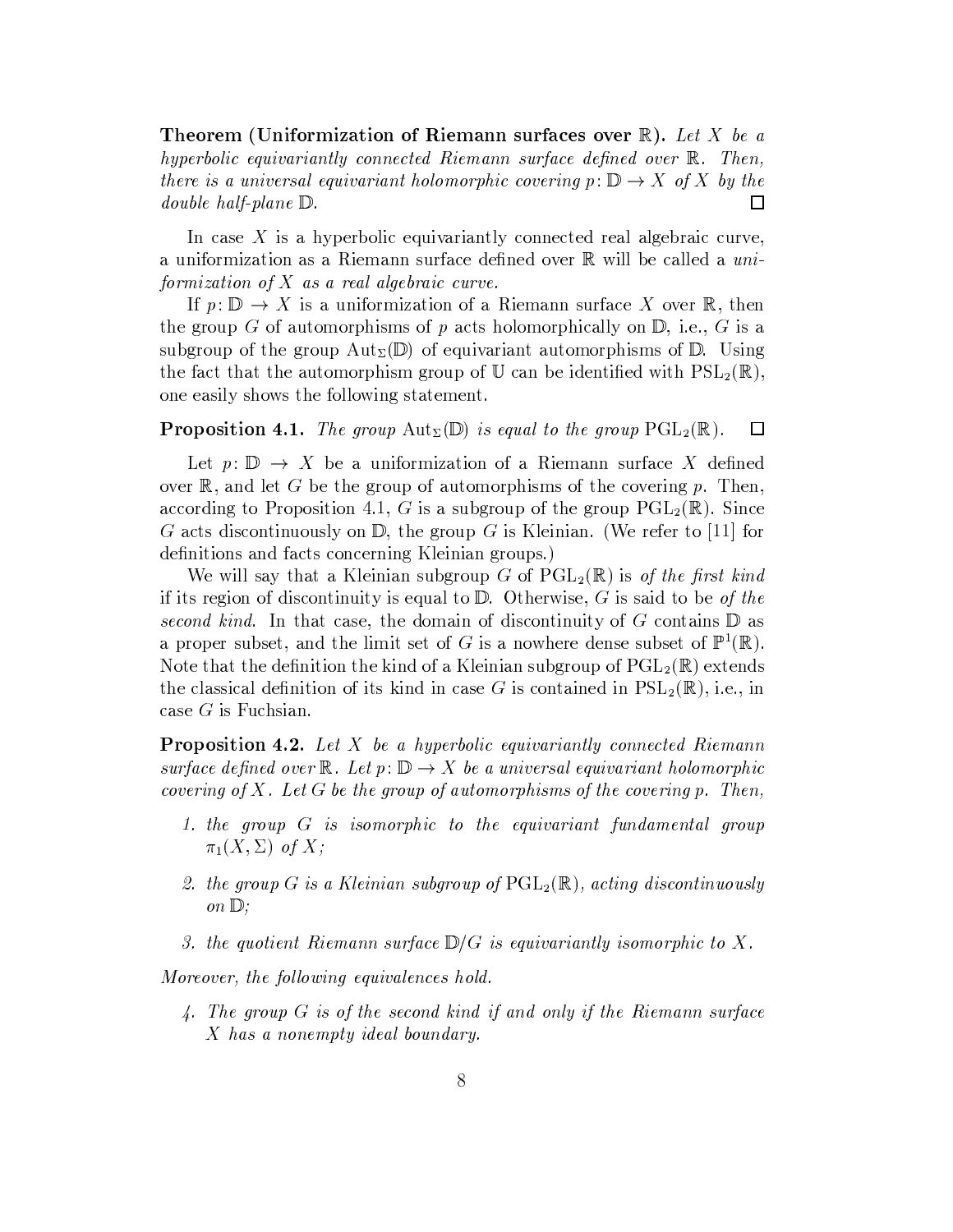- 5. The group  $G$  is Fuchsian if and only if  $X$  is not connected.
- 6. The group  $G$  contains parabolic elements if and only if  $X$  has punctures.
- 7. The group G contains elliptic elements if and only if X has real points.

*Proof.* Statement 1 is clear. Statement 2 follows from Proposition 4.1. Statement 3 follows from Proposition 3.3.

In order to show the equivalences 4, 5, 6 and 7, let  $G_1 \subseteq G$  be the subgroup of  $\alpha \in G$  such that  $\alpha \cdot \mathbb{U} \subseteq \mathbb{U}$ , i.e.,  $G_1 = G \cap \mathrm{PSL}_2(\mathbb{R})$ . Then,  $G_1$  is at most of index 2 in G, and  $G_1$  is the group of automorphisms of the restriction  $p_1$ of  $p$  to  $\mathbb{U}$ . This restriction is nothing but the ordinary uniformization of the Riemann surface  $X_1 = p_1(\mathbb{U})$ . Clearly,  $X_1$  is a connected component of X.

It is well known that  $X_1$  has a nonempty ideal boundary if and only if  $G_1$  is of the second kind. Using the action of  $\Sigma$  and the fact that X is equivariantly connected, X has a nonempty ideal boundary if and only if  $X_1$ has one. Since  $G_1$  is of finite index in G, the group G is of the second kind if and only if  $G_1$  is so. This proves equivalence 4.

The Riemann surface X is not connected if and only if  $G_1 = G$ . Since  $G_1 = G \cap \text{PSL}_2(\mathbb{R})$ , the subgroup  $G_1$  of G is the largest Fuchsian subgroup of  $G$ . Equivalence 5 follows.

Since the group  $G_1$  is of finite index in G, the group G contains parabolic elements if and only if  $G_1$  contains such elements. It is well known that  $G_1$ contains parabolic elements if and only if  $X_1$  has punctures. But  $X_1$  has punctures if and only if  $X$  has punctures. This proves equivalence 6.

Since elliptic elements of  $PSL_2(\mathbb{R})$  have fixed points in U,  $G_1$  does not contain such elements. An elliptic element  $\alpha$  of G is therefore necessarily of order 2. After conjugating G in PGL<sub>2</sub>( $\mathbb{R}$ ), we may assume that  $\alpha(z) = -z$ for all  $z \in \mathbb{P}^1(\mathbb{C})$ . Then,  $\sigma(\sqrt{-1}) = -\sqrt{-1} = \alpha(\sqrt{-1})$ , i.e., the image of  $\sqrt{-1}$  is a real point in X.

Conversely, suppose that X has a real point. Since X is, moreover, equivariantly connected, X is connected, i.e.,  $X_1 = X$ . Then according to Proposition 3.2, the exact sequence

$$
0 \longrightarrow \pi_1(X) \longrightarrow \pi_1(X, \Sigma) \longrightarrow \Sigma \longrightarrow 0
$$

is split. But this sequence is isomorphic to the exact sequence

$$
0 \longrightarrow G_1 \longrightarrow G \longrightarrow G/G_1 \longrightarrow 0
$$

which is, therefore, split too. Hence,  $G$  contains elliptic elements. This shows equivalence 7. 囗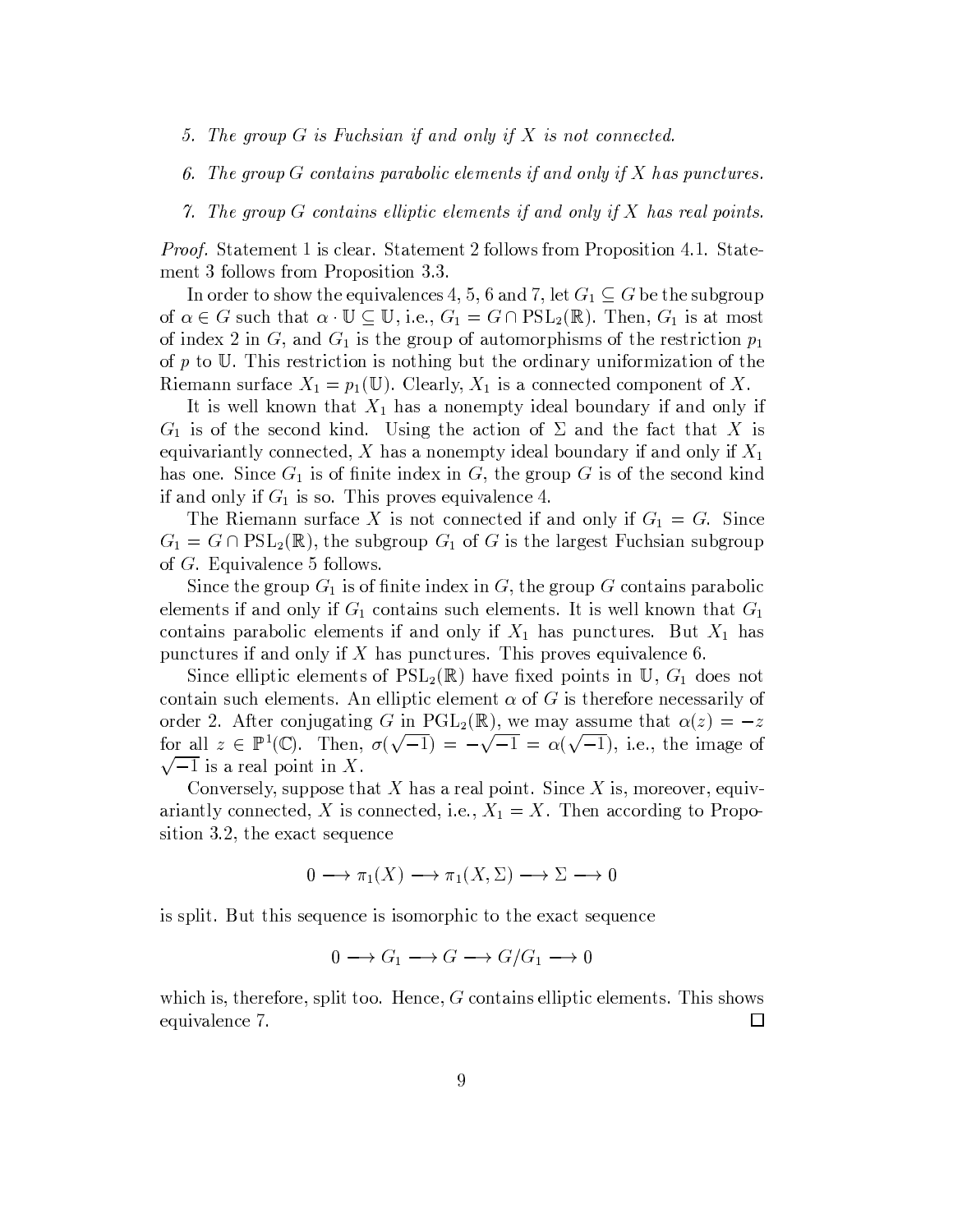## 5 COMPLEX COORDINATES ON TEICHMÜLLER SPACE; THE CASE OF A REAL ALGEBRAIC CURVE WITHOUT REAL POINTS

Fix an integer  $q \geq 2$ . Let, throughout this section, X be a compact connected real algebraic curve of genus g having no real points. Let  $\pi: \mathbb{D} \to X$  be a uniformization of X as a real algebraic curve,  $G$  the group of automorphisms of  $\pi$ , and  $\Sigma$  the Galois group of  $\mathbb C$  over  $\mathbb R$ .

**Lemma 5.1.** Assume that  $X^{\Sigma} = \emptyset$ . Then, there are elements  $\gamma_1, \ldots, \gamma_{g+1}$ of G satisfying  $\gamma_1^2 \cdots \gamma_{g+1}^2 = 1$  such that the induced morphism

$$
\langle \gamma_1, \ldots, \gamma_{g+1} | \gamma_1^2 \cdots \gamma_{g+1}^2 = 1 \rangle \longrightarrow G
$$

is an isomorphism.

*Proof.* According to Proposition 4.2, G is isomorphic to the equivariant fundamental group  $\pi_1(X,\Sigma)$ . Since  $\Sigma$  acts freely on X, the equivariant fundamental group  $\pi_1(X,\Sigma)$  is isomorphic to the ordinary fundamental group  $\pi_1(X/\Sigma)$  of the quotient  $X/\Sigma$ , by Proposition 3.4.

Since the group  $\Sigma$  acts freely on X, the quotient  $X/\Sigma$  is a nonorientable topological surface, and its Euler characteristic is equal to

$$
\chi(X/\Sigma) = \frac{1}{2}\chi(X) = \frac{1}{2}(2 - 2g) = 1 - g.
$$

It follows that the topological surface  $X/\Sigma$  is homeomorphic to the connected sum of  $g + 1$  real projective planes. Since G is isomorphic to  $\pi_1(X/\Sigma)$ , the statement follows.  $\Box$ 

We choose once and for all elements  $\gamma_1, \dots, \gamma_{g+1}$  of G satisfying the statement of the preceding lemma.

By Proposition 4.2, the elements  $\gamma_1$  and  $\gamma_2$  of G are loxodromic Möbius transformations. We claim that  $\gamma_1$  and  $\gamma_2$  do not have any fixed points in common. Indeed, if they would have a fixed point in common, then they would have both of their fixed points in common by  $[11]$ , Proposition I.D.4. This would imply that there are nonzero integers  $m, n \in \mathbb{Z}$  such that  $\gamma_1^m = \gamma_2^n$ , which contradicts Lemma 5.1, given the fact that  $g \geq 2$ . Therefore,  $\gamma_1$  and  $\gamma_2$ do not have a fixed point in common. Hence, after conjugating the subgroup G of  $PGL_2(\mathbb{R})$  by an element of  $PGL_2(\mathbb{R})$ , we may assume that  $\gamma_1$  has 0 as attracting and  $\infty$  as repelling fixed point, and that  $\gamma_2$  has 1 as attracting fixed point.

Recall that a *quasiconformal deformation* of  $G$  is a homomorphism

$$
\iota\colon G\longrightarrow \mathrm{PGL}_2(\mathbb{C})
$$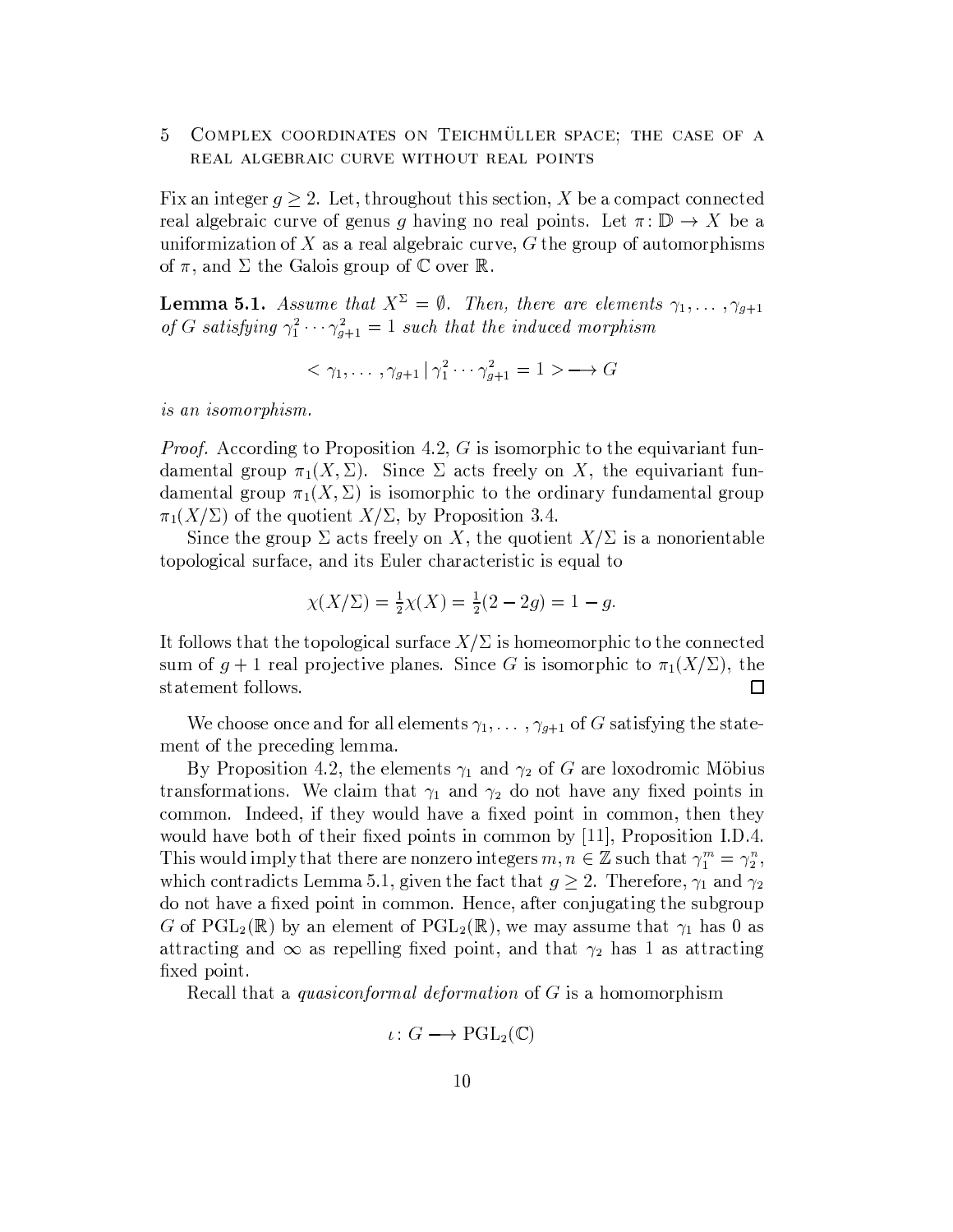satisfying the following property. There is a quasiconformal orientationpreserving homeomorphism h of  $\mathbb{P}^1(\mathbb{C})$  having 0, 1 and  $\infty$  as fixed points, and such that  $\iota(\alpha) = h \circ \alpha \circ h^{-1}$  for all  $\alpha \in G$  [12], Section 1.3.3.

Note that all connected components of the region of discontinuity of  $G$ are simply connected. Therefore, the Teichmüller space  $T(G)$  of G is in bijection, in a natural way, with the set of all quasiconformal deformations of G [9], §7, Corollary 2. This means that we may identify  $T(G)$  with the latter set, *i.e.*,

 $T(G) = \{ \iota : G \to \mathrm{PGL}_2(\mathbb{C}) \mid \iota \text{ is a quasiconformal deformation of } G \},\$ 

and one has a natural biholomorphic map

$$
\Phi\colon T(G)\longrightarrow T(X).
$$

Hence, in order to define a global system of complex analytic coordinates on  $T(X)$ , it suffices to define one on  $T(G)$ . We do this by embedding  $T(G)$ into the space  $S_g$  of normalized marked Schottky groups of rank g.

Recall that a *Schottky group of rank g* is a free loxodromic Kleinian subgroup of  $PGL_2(\mathbb{C})$  on g generators [11], Section X.H. A marked Schottky *group of rank g* is a pair  $(H, (\alpha_1, \ldots, \alpha_q))$ , where H is a Schottky group of rank g and  $\alpha_1, \ldots, \alpha_g$  are free generators of H. The group H being redundant in the notation  $(H, (\alpha_1, \ldots, \alpha_g))$ , we simply write  $(\alpha_1, \ldots, \alpha_g)$  for this marked Schottky group. A marked Schottky group  $(\alpha_1, \dots, \alpha_g)$  of rank g is called *normalized* if  $\alpha_1$  has 0 as attracting and  $\infty$  as repelling fixed point, and  $\alpha_2$  has 1 as attracting fixed point. The set of all normalized marked Schottky groups of rank g is denoted by  $S_g$ . This set acquires the structure of a connected complex analytic manifold of dimension  $3q-3$  by considering it as an open subset of  $PGL_2(\mathbb{C})^g$  [9].

Observe that the g-tuple  $(\gamma_1, \ldots, \gamma_g)$  of elements of G is a normalized marked Schottky group of rank g. It follows that  $(\iota(\gamma_1), \ldots, \iota(\gamma_g))$  is a normalized marked Schottky group of rank g for any quasiconformal deformation  $\iota$  of G. Define

 $\Psi\colon T(G)\longrightarrow S_g$ 

by letting  $\Psi(\iota)$  be  $(\iota(\gamma_1), \ldots, \iota(\gamma_q)).$ 

**Theorem 5.2.** The map  $\Psi$  is an open holomorphic embedding of  $T(G)$ into  $S_g$ .

*Proof.* One can show that  $\Psi$  is holomorphic by standard techniques of Teichmüller theory [12]. Hence, it suffices to show that  $\Psi$  is injective, since  $T(G)$ and  $S_g$  are of the same dimension.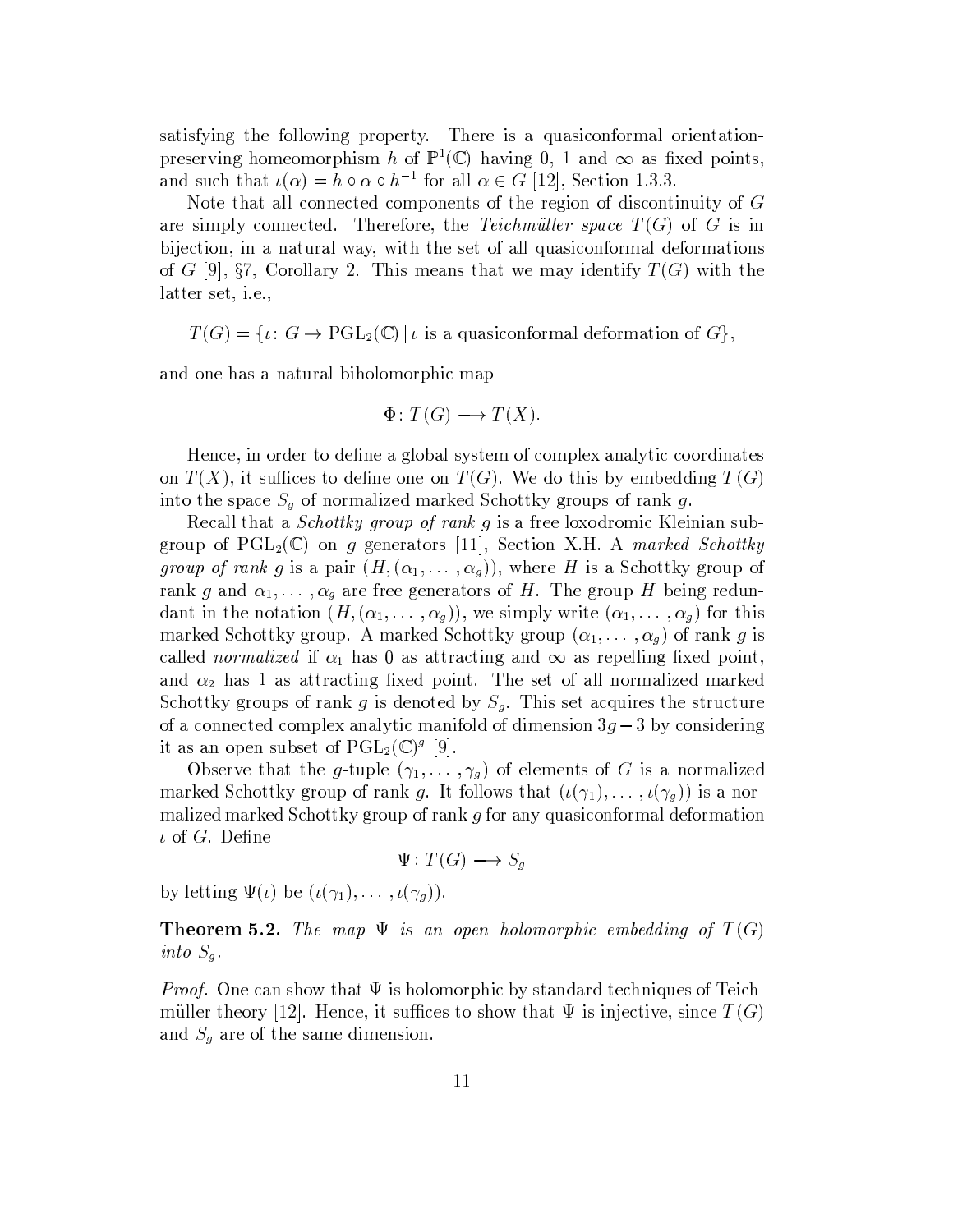Let sq be the map from  $PGL_2(\mathbb{C})$  into itself that associates to an element  $\alpha$  of PGL<sub>2</sub>(C) its square  $\alpha^2$ . Let  $L \subseteq \text{PGL}_2(\mathbb{C})$  be the open subset of loxodromic Möbius transformations. Then,  $sq(L) \subseteq L$ . We denote again by sq the restriction of sq to L. For any  $\beta \in L$  there are exactly 2 solutions  $\alpha \in \text{PGL}_2(\mathbb{C})$  to the equation  $\alpha^2 = \beta$ . Moreover, such a solution  $\alpha$  is automatically loxodromic, i.e.,  $\alpha \in L$ . The map sq:  $L \to L$  is therefore a 2-to-1 covering of  $L$ .

Let *m* be the the map from  $\text{PGL}_2(\mathbb{C})^g$  into  $\text{PGL}_2(\mathbb{C})$  that associates<br>to  $(\alpha_1, \dots, \alpha_g)$  the element  $\alpha_g^{-2} \cdots \alpha_1^{-2}$ . Since all nontrivial elements of a<br>Schottky group are loxodromic,  $m(S_g) \subseteq L$ . We denote a restriction of m to the subset  $S_g$  of normalized marked Schottky groups of rank  $q$ .

Now we define V as the fiber product of L and  $S_g$  over L, i.e., V is defined as to make the square



Cartesian. It follows that V is a complex analytic manifold, and that  $p$  is a 2-to-1 covering map. In fact, one has

$$
V = \{(\alpha_1, \dots, \alpha_{g+1}) \in \mathrm{PGL}_2(\mathbb{C})^{g+1} \mid
$$
  

$$
(\alpha_1, \dots, \alpha_g) \in S_g \text{ and } \alpha_1^2 \cdots \alpha_{g+1}^2 = 1 \},
$$

and the map  $p: V \to S_g$  is the restriction to V of the projection from  $PGL_2(\mathbb{C})^{g+1}$  onto the product of its first g factors.

Let  $\Psi: T(G) \to V$  be the map defined by

$$
\tilde{\Psi}(\iota)=(\iota(\gamma_1),\ldots,\iota(\gamma_{g+1})).
$$

Then,  $p \circ \Psi = \Psi$ . Since a homomorphism  $\iota$  from G into  $PGL_2(\mathbb{C})$  is uniquely determined by the images of a system of generators, the map  $\Psi$  is injective.

We show that the 2-to-1 covering map  $p: V \to S_g$  is in fact a trivial covering map. We show this by showing that  $V$  has at least 2 connected components. It will then follow that the restriction of  $p$  to any of the connected components of V is injective. Since  $T(G)$  is connected, it will follow that  $\Psi = p \circ \Psi$  is injective.

Let  $\rho: SL_2(\mathbb{C}) \to PGL_2(\mathbb{C})$  be the natural homomorphism. Let  $\mu_2$  be the subgroup  $\{\pm 1\}$  of  $SL_2(\mathbb{C})$ . The map  $\rho$  is in fact a quotient of  $SL_2(\mathbb{C})$  by the subgroup  $\mu_2$ . We will denote elements of  $SL_2(\mathbb{C})$  by Roman capitals, like  $A_i$ , and their images in  $PGL_2(\mathbb{C})$  by the corresponding small Greek letters, like  $\alpha_i$ .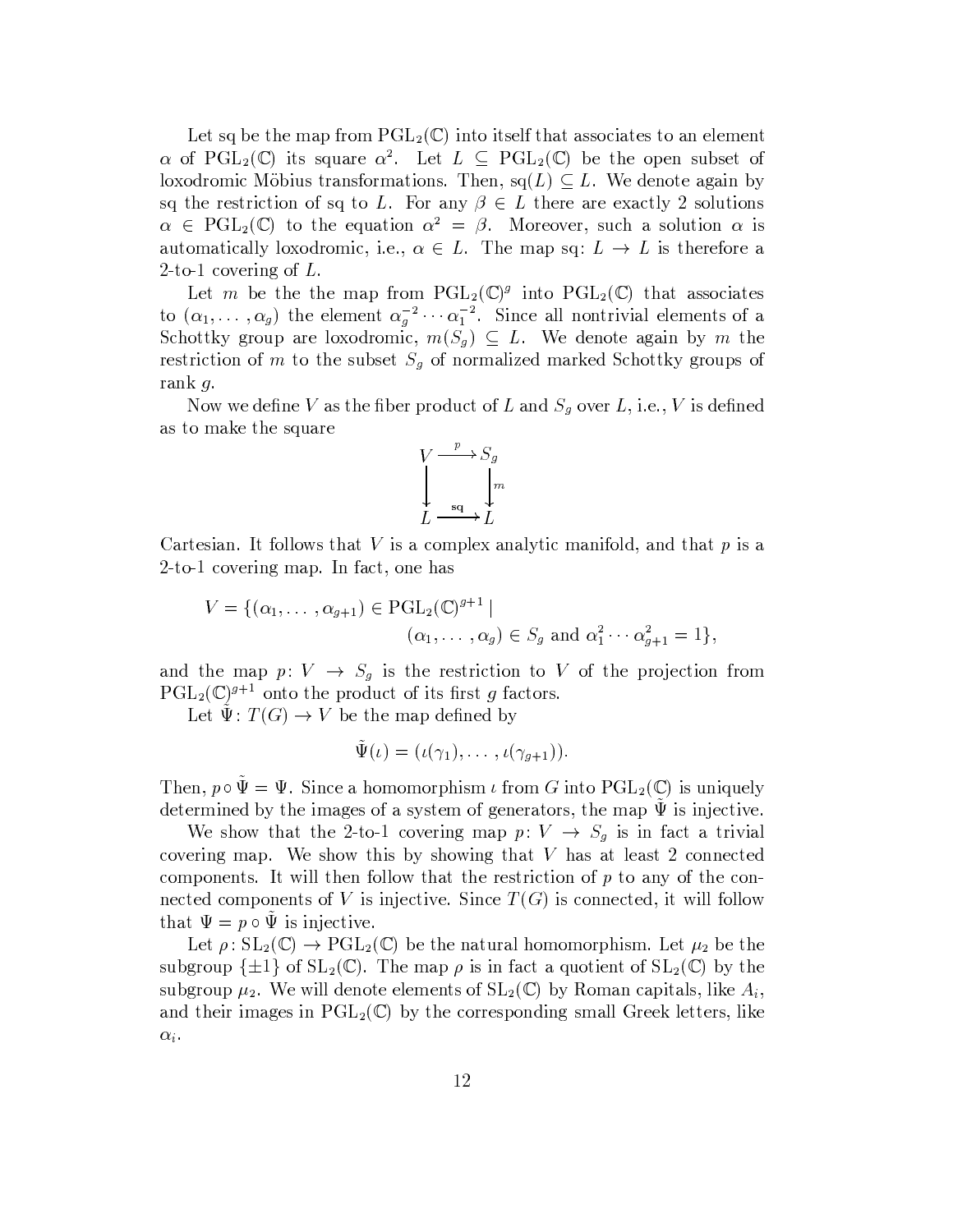The  $(g+1)$ -st power of  $\rho^{g+1}$  of  $\rho$  is a homomorphism from  $SL_2(\mathbb{C})^{g+1}$  into  $PGL_2(\mathbb{C})^{\mathfrak{g}+1}$ . Of course,  $\rho^{g+1}$  is a quotient of  $SL_2(\mathbb{C})^{g+1}$  by the subgroup  $\mu_2^{g+1}$ . We will denote  $\rho^{g+1}$  again by  $\rho$  since no confusion is likely to occur.

The inverse image  $\tilde{V} = \rho^{-1}(V)$  of V is the union of  $\tilde{V}_{-1}$  and  $\tilde{V}_1$ , where, for  $\epsilon = \pm 1$ ,

$$
\tilde{V}_{\epsilon} = \{ (A_1, \dots, A_{g+1}) \in SL_2(\mathbb{C})^{g+1} \mid
$$
  
\n $(\alpha_1, \dots, \alpha_g) \in S_g \text{ and } A_1^2 \cdots A_{g+1}^2 = \epsilon \}.$ 

It is clear that  $\tilde{V}_{-1}$  and  $\tilde{V}_{1}$  are disjoint, open and closed subsets of  $\tilde{V}$ . Note that both subset  $\tilde{V}_{-1}$  and  $\tilde{V}_1$  are nonempty since the square map from  $SL_2(\mathbb{C})$ into itself is surjective. Moreover,  $V_{-1}$  and  $V_1$  are both stable for the action of  $\mu_2^{g+1}$ . Therefore, their  $\rho$ -images  $V_{-1}$  and  $V_1$  are nonempty, open and closed, disjoint subsets of V. Moreover,  $V = V_{-1} \cup V_1$ . It follows that V is not connected.  $\Box$ 

We define a map

$$
\Xi: S_q \longrightarrow \mathbb{C}^{3g-3}
$$

as follows. Given  $(\alpha_1, \ldots, \alpha_g) \in S_g$ , let  $a_i$  and  $b_i$  respectively be the attracting and repelling fixed points of  $\alpha_i$ , and let  $c_i$ ,  $|c_i| < 1$ , be the multiplier of  $\alpha_i$ . Since  $\alpha_1$  has  $\infty$  as fixed point, the points  $a_i$  and  $b_i$  are different from  $\infty$ , for  $i = 2, \ldots, g$ . This can be shown by an argument similar to the one employed to show that  $\gamma_1$  and  $\gamma_2$  have no fixed point in common. We define

$$
\Xi(\alpha_1,\ldots,\alpha_g)=(a_3,\ldots,a_g,b_2,\ldots,b_g,c_1,\ldots,c_g).
$$

It follows from the normalization of normalized marked Schottky groups that  $\Xi$  is an open holomorphic embedding of  $S_g$  into  $\mathbb{C}^{3g-3}$ .

**Corollary 5.3.** Let X be a connected compact real algebraic curve of genus q having no real points, where  $g \geq 2$ . Then, the map

$$
\Xi \circ \Psi \circ \Phi^{-1} \colon T(X) \to \mathbb{C}^{3g-3}
$$

is a  $\Sigma$ -equivariant global system of complex analytic coordinates on the Teichmüller space  $T(X)$  of complex algebraic curves of genus g.

#### 6 EQUIVARIANT LOOPS

Let  $\Sigma$  be a group and let X be a  $\Sigma$ -space Denote by I the unit interval [0, 1]. Consider  $\Sigma$  with the discrete topology. Then,  $\Sigma \times I$  is a  $\Sigma$ -space when we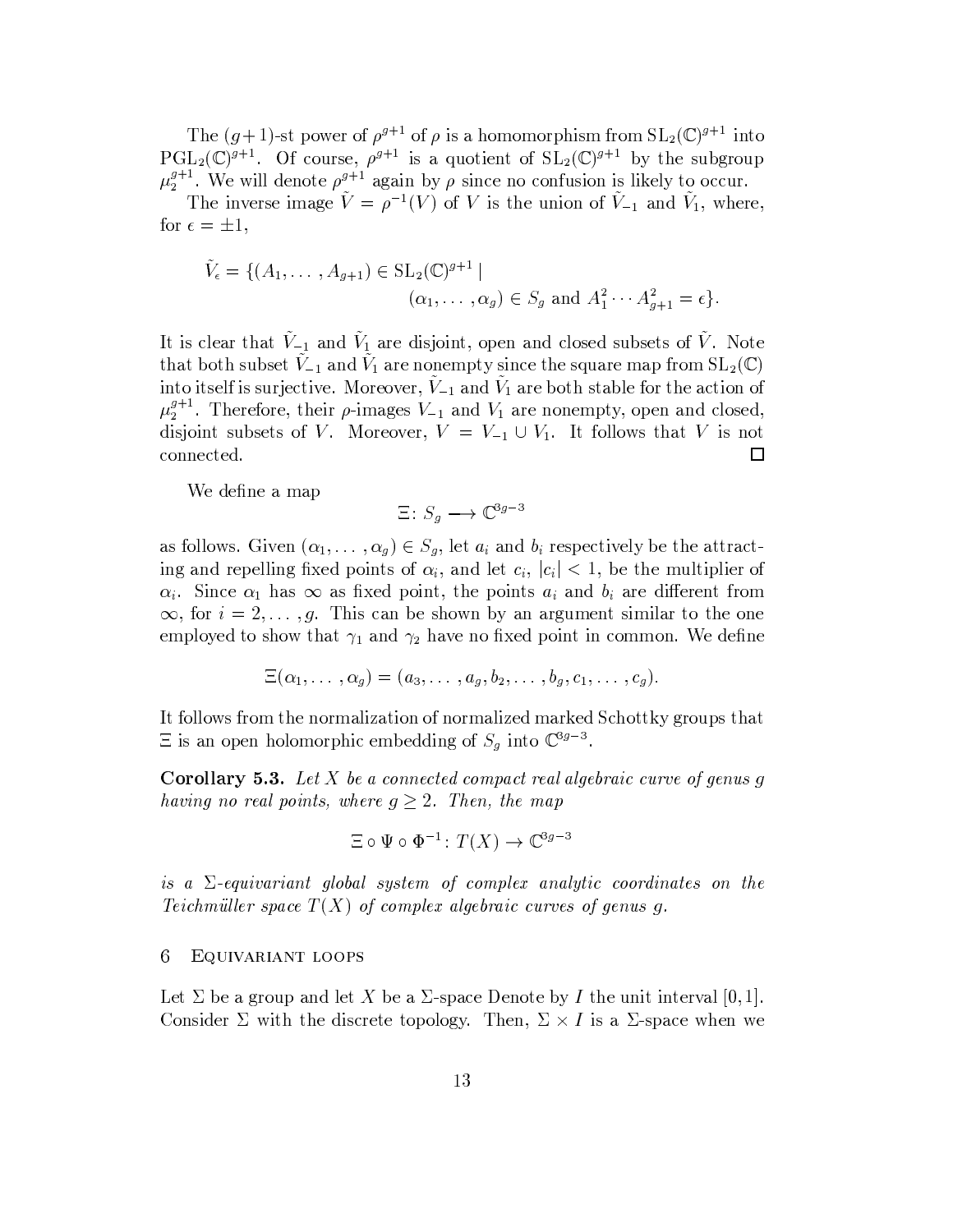define the action of  $\Sigma$  on  $\Sigma \times I$  by  $\sigma \cdot (\tau, x) = (\sigma \tau, x)$  for all  $\sigma \in \Sigma$  and for all  $(\tau, x) \in \Sigma \times I$ .

An equivariant path in X is an equivariant map  $\gamma: \Sigma \times I \to X$ . Let  $\gamma$  be an equivariant path in X. Define  $\gamma_0 \colon \Sigma \to X$  by  $\gamma_0(\sigma) = \gamma(\sigma, 0)$ . Then,  $\gamma_0$ is an equivariant base point of X. We call  $\gamma_0$  the begin point of  $\gamma$ . Similarly, one defines the *end point*  $\gamma_1$  of  $\gamma$  by  $\gamma_1(\sigma) = \gamma(\sigma, 1)$  for all  $\sigma \in \Sigma$ .

Let b and c be equivariant base points of X. An equivariant path  $\gamma$  in X is a path from b to c if  $b = \gamma_0$  and  $c = \gamma_1$ .

Let  $\gamma$  and  $\delta$  be two equivariant paths in X. Then,  $\gamma$  and  $\delta$  are said to be *homotopic relative end points* if there is an equivariant map

$$
F: I \times \Sigma \times I \longrightarrow X,
$$

 $\Sigma$  acting trivially on the first and the third factor of  $I \times X \times I$ , such that

- 1.  $F(0,\sigma,s) = \gamma(\sigma,s)$  and  $F(1,\sigma,s) = \delta(\sigma,s)$  for all  $(\sigma,s) \in \Sigma \times I$ , and
- 2.  $F(t, \sigma, 0) = F(t', \sigma, 0)$  and  $F(t, \sigma, 1) = F(t', \sigma, 1)$  for all  $t, t' \in I$  and  $\sigma \in \Sigma.$

In particular, if  $\gamma$  and  $\delta$  are homotopic relative end points,  $\gamma$  and  $\delta$  have the same begin point as well as the same end point.

Let b and c be equivariant base points of X. Observe that homotopic relative end points is an equivalence relation on the set of all equivariant paths in  $X$  from  $b$  to  $c$ .

One can define the composition  $\delta\gamma$  of two equivariant paths in X in case  $\gamma_1(\Sigma) = \delta_0(\Sigma)$  and  $\gamma_1: \Sigma \to X$  and  $\delta_0: \Sigma \to X$  are injective. Indeed, there is a unique bijection  $\alpha: \Sigma \to \Sigma$  such that  $\gamma_1(\sigma) = \delta_0(\alpha(\sigma))$  for all  $\sigma \in \Sigma$ . Define  $\delta \gamma$ :  $\Sigma \times I \to X$  by

$$
(\delta \gamma)(\sigma, t) = \begin{cases} \gamma(\sigma, 2t) & \text{if } t \in [0, \frac{1}{2}], \\ \delta(\alpha(\sigma), 2t - 1) & \text{if } t \in [\frac{1}{2}, 1]. \end{cases}
$$

The map  $\delta\gamma$  is equivariant since  $\alpha$  is equivariant. Therefore,  $\delta\gamma$  is an equivariant path of X with begin point  $\gamma_0$  and end point  $\delta_1$ .

Let  $\gamma$ ,  $\gamma'$ ,  $\delta$ ,  $\delta'$  be equivariant paths such that  $\gamma$  and  $\gamma'$  (resp.  $\delta$  and  $\delta'$ ) are homotopic relative end points and such that the compositions  $\delta\gamma$  and  $\delta'\gamma'$ are defined. Then,  $\delta \gamma$  and  $\delta' \gamma'$  are homotopic relative end points.

Let  $b: \Sigma \to X$  be an equivariant base point of X. An equivariant loop in  $(X, b)$  is an equivariant path  $\gamma$  in X such that  $\gamma_0 = b$  and  $\gamma_1(\Sigma) =$  $b(\Sigma)$ . Two equivariant loops  $\gamma$  and  $\delta$  in  $(X, b)$  are *homotopic* if  $\gamma$  and  $\delta$ are homotopic relative end points as equivariant paths. Let  $\lambda_1(X, \Sigma; b)$  be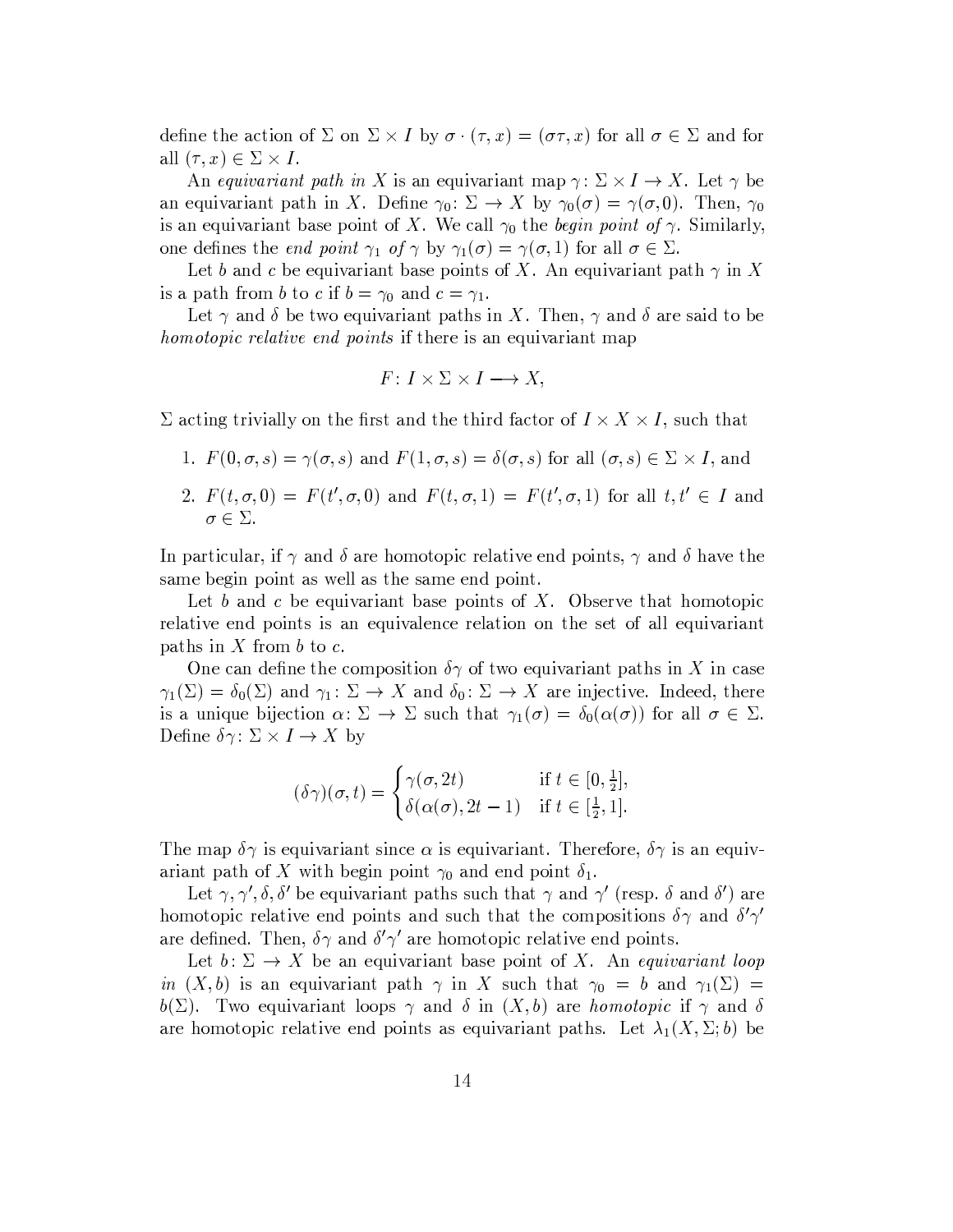the set of homotopy classes of all equivariant loops in  $(X, b)$ . If  $b: \Sigma \to X$  is injective, composition of equivariant paths induces the structure of a group on  $\lambda_1(X, \Sigma; b)$ .

**Proposition 6.1.** Let X be a  $\Sigma$ -space. Assume that X is path connected and semilocally simply connected ( $\beta$ ), p. 27) as a topological space. Let b be an injective equivariant base point of X. Let  $\pi_1(X, \Sigma; b)$  be the equivariant fundamental group of  $X$ . Then, there is a canonical isomorphism of groups

$$
\pi_1(X, \Sigma; b) \cong \lambda_1(X, \Sigma; b)^\circ,
$$

where  $G^{\circ}$  denotes the opposite group of a group  $G$ .

*Proof.* Let  $\Pi_1(X; b)$  be the groupoid of homotopy classes relative end points of ordinary paths in X having begin and end points in the set  $b(\Sigma)$ . Recall that a groupoid is a category in which all morphisms are automorphisms. Here, the objects are the elements of  $b(\Sigma)$ , and the morphisms from  $b_{\sigma}$  into  $b_{\tau}$  are the homotopy classes relative end points of ordinary paths in X from  $b_{\sigma}$  to  $b_{\tau}$ , for  $\sigma, \tau \in \Sigma$ . If  $\gamma: I \to X$  is such a path and  $\nu$  is in  $\Sigma$ , the path  $\gamma^{\nu}$ defined by  $\gamma^{\nu}(t) = \nu \cdot \gamma(t)$ , for  $t \in I$ , has also begin and end points in  $b(\Sigma)$ . Hence, one gets an induced action of  $\Sigma$  on the groupoid  $\Pi_1(X;b)$ .

Thinking of  $\Pi_1(X; b)$  as its set of morphisms, the quotient  $\Pi_1(X; b)/\Sigma$  is canonically isomorphic to the set  $\lambda_1(X, \Sigma; b)$ . Indeed, define

$$
\varphi \colon \Pi_1(X; b) \longrightarrow \lambda_1(X, \Sigma; b)
$$

as follows. If  $\gamma$  is a path from  $b_{\sigma}$  to  $b_{\tau}$ , there is a unique equivariant loop  $\gamma'$ in  $(X, b)$  such that its restriction to  $\{\sigma\} \times I$  is equal to  $\gamma$ . Define the  $\varphi$ -image of the homotopy class of  $\gamma$  to be the homotopy class of  $\gamma'$ . It is clear that  $\varphi$ is a quotient map for the action of  $\Sigma$  on  $\Pi_1(X; b)$ . In fact,  $\varphi$  is a morphism of groupoids and the group  $\lambda_1(X,\Sigma;b)$  is the quotient of the groupoid  $\Pi_1(X;b)$ by the action of  $\Sigma$ .

To show the proposition, one identifies  $\pi_1(X, \Sigma; b)$  as the quotient of the opposite groupoid  $\Pi_1(X;b)^\circ$  by the action of  $\Sigma$ . This can be done in two steps. Firstly, one identifies  $\Pi_1(X; b)^\circ$  with the groupoid  $\mathcal{A}ut(X, b)$  of morphisms between universal coverings of  $(X, b_{\sigma}), \sigma \in \Sigma$ . Secondly, one shows that  $\pi_1(X, \Sigma; b)$  is a quotient of  $\mathcal{A}ut(X, b)$  by the action of  $\Sigma$ . Details are left to the reader.  $\Box$ 

### 7 THE EQUIVARIANT FUNDAMENTAL GROUP OF A REAL ALGEBRAIC CURVE HAVING REAL POINTS

Let  $\Sigma$  be the Galois group Gal( $\mathbb{C}/\mathbb{R}$ ) and let  $\sigma$  be its nontrivial element. Let  $X$  be a compact connected real algebraic curve having real points, i.e.,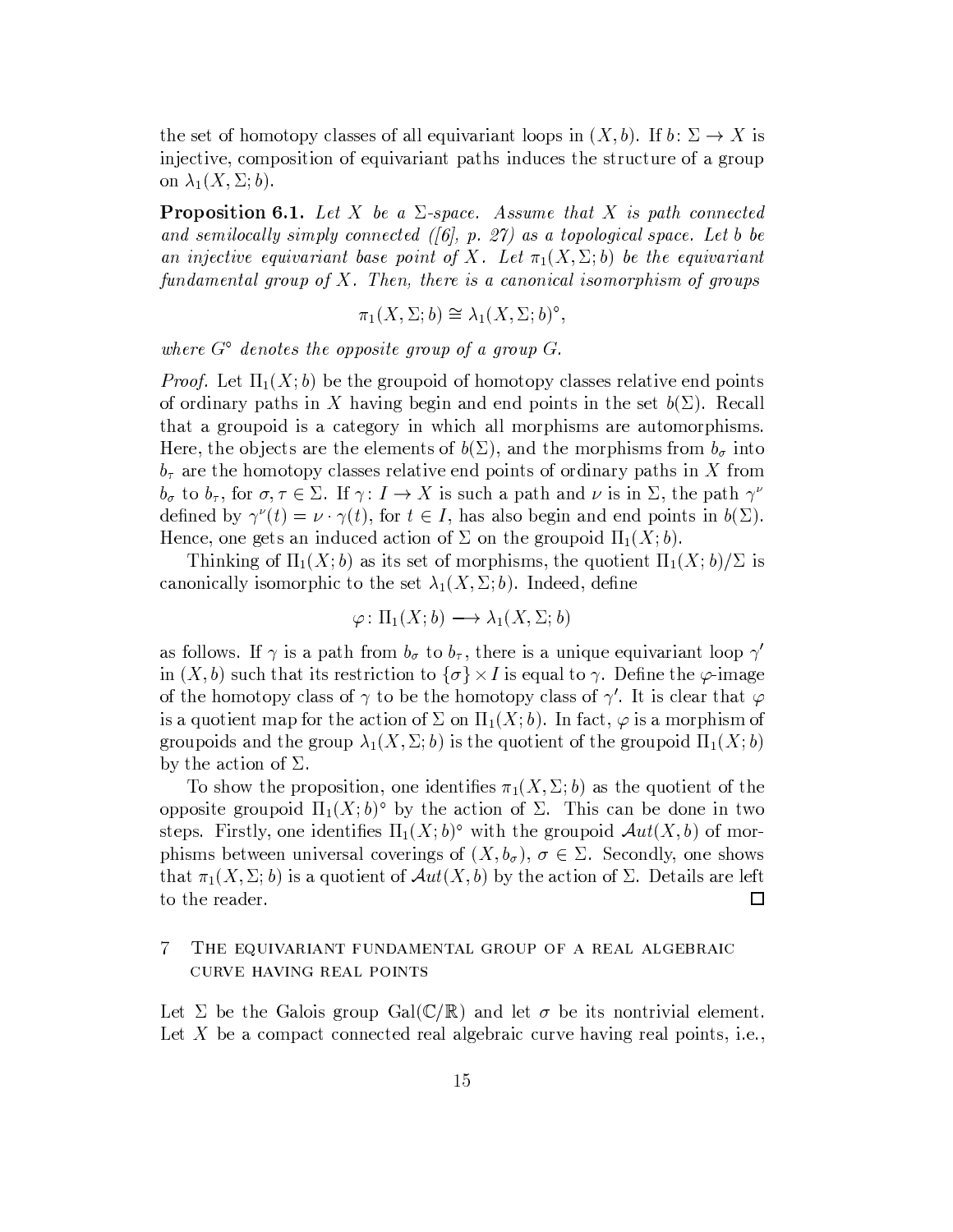$X^{\Sigma} \neq \emptyset$ . We determine the equivariant fundamental group  $\pi_1(X, \Sigma)$  of the  $\Sigma$ -space X.

Since  $X$  is a compact connected Riemann surface, the topological space  $X$  is a compact connected orientable surface. Moreover, complex conjugation acts orientation-reversingly on  $X$ . The following lemma concerning the topological classification of such  $\Sigma$ -actions on compact connected orientable surfaces is well-known and easy to prove.

**Lemma 7.1.** Let  $X$  and  $Y$  be compact connected orientable surfaces endowed with  $\Sigma$ -actions such that  $\sigma$  acts orientation-reversingly. Then, the  $\Sigma$ -spaces X and Y are equivariantly homeomorphic if and only if the quotient spaces  $X/\Sigma$  and  $Y/\Sigma$  are homeomorphic.  $\Box$ 

Using Lemma 7.1, we determine a convenient topological model for the underlying  $\Sigma$ -space of the real algebraic curve X. Let T be the tube  $[-1,1] \times$  $S<sup>1</sup>$ . We will consider two  $\Sigma$ -actions on T. The first one is defined by

$$
\sigma \cdot (t, p) = (-t, p)
$$

for  $(t, p) \in T$ . The topological space T considered with this  $\Sigma$ -action will be denoted by H (for handle). The second action of  $\Sigma$  on T is defined by

$$
\sigma(t,p)=(-t,e^{(t+1)\pi\sqrt{-1}}\cdot p)
$$

for  $(t, p) \in T$ . The topological space T considered with this  $\Sigma$ -action will be denoted by  $\tilde{H}$  (for twisted handle). (See Figure 1.) Observe that  $H^{\Sigma}$  =  $\{0\} \times S^1$  and  $\tilde{H}^{\Sigma} = \emptyset$ . Observe also that the quotient  $H/\Sigma$  is homeomorphic to T, whereas  $H/\Sigma$  is homeomorphic to a Möbius band.

We will also need the double handle  $\mathbb{T} = T \coprod T$  on which  $\Sigma$  acts by permuting the connected components. Observe that  $\mathbb{T}^{\Sigma} = \emptyset$  and  $\mathbb{T}/\Sigma$  is homeomorphic to  $T$ .

Let g be a natural integer. Choose g disjoint open discs  $D_1, \ldots, D_g$  in the upper half-plane U and let  $D_{-i} = \sigma \cdot D_i$ , for  $i = 1, ..., g$ . Let  $C_g$  be the complement of the union  $\bigcup D_i$  of these 2g discs in  $\mathbb{P}^1(\mathbb{C})$ . We consider the topological space  $C_g$  with its induced  $\Sigma$ -action.

Let r,  $\tilde{r}$  and s be any natural integers such that  $r + \tilde{r} + 2s = g$ . We are going to glue in, in an equivariant way, r handles  $H_1, \ldots, H_r$ ,  $\tilde{r}$  twisted handles  $\tilde{H}_1, \ldots, \tilde{H}_{\tilde{r}}$  and s double handles  $\mathbb{T}_1, \ldots, \mathbb{T}_s$ , making  $C_g$  into a compact connected orientable surface  $S_{r,\tilde{r},s}$  of genus g on which  $\Sigma$  acts. The quotient  $S_{r,\tilde{r},s}/\Sigma$  will be homeomorphic to the connected sum of  $\tilde{r}$  real projective planes and a compact connected orientable surface of genus s having  $r+1$  connected boundary components.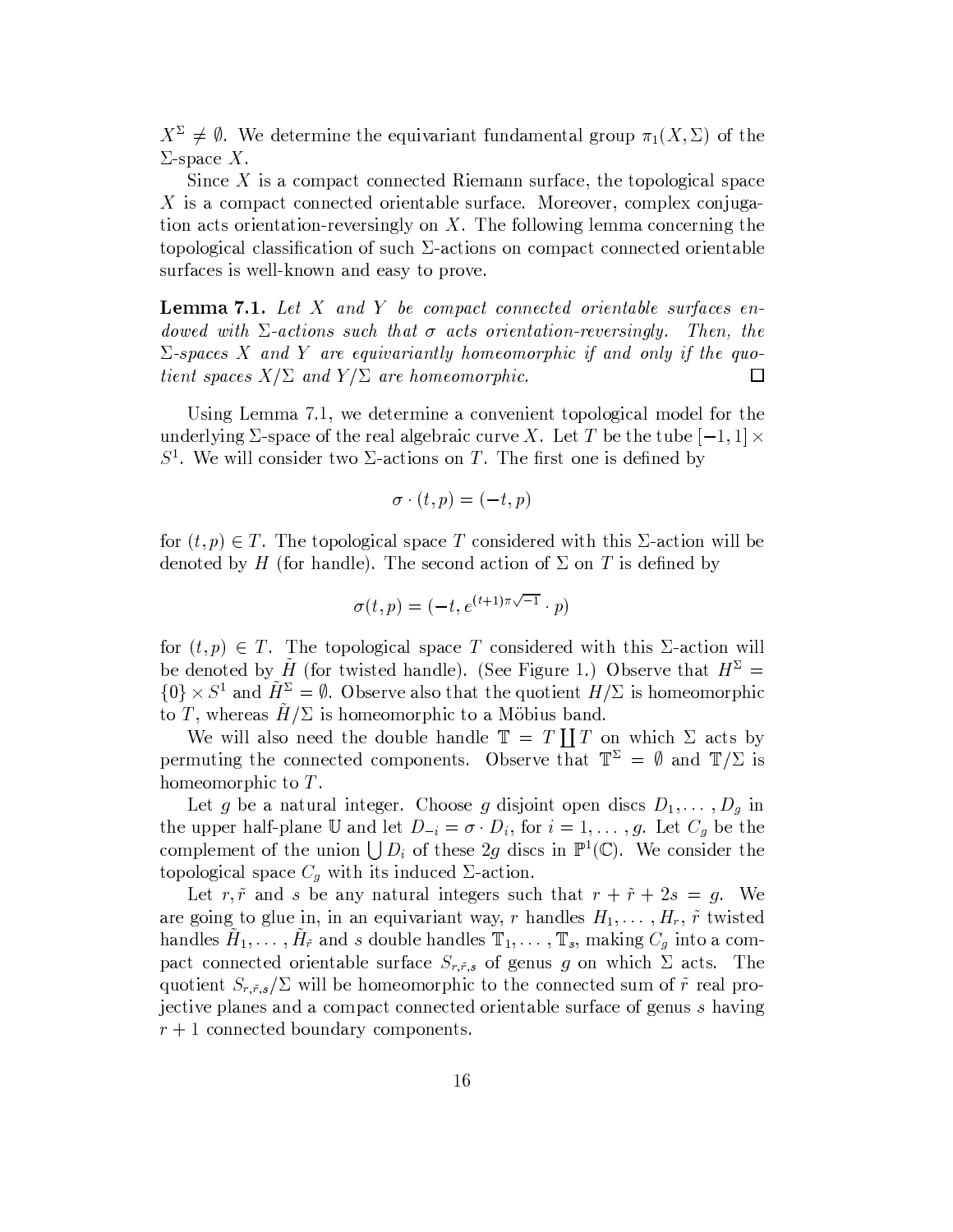

Figure 1: The two handles H and  $\tilde{H}$ . Depicted are the equivariant paths  $\alpha_1$  and  $\alpha_2$  from  $\Sigma \times [-1, +1]$  into H and H, respectively. The path  $\alpha_1$  is defined by  $\alpha_1(\tau, t) = \tau \cdot (t, 1)$ for  $(\tau, t) \in \Sigma \times [-1, +1]$  and  $\alpha_2$  is defined by  $\alpha_2(\tau, t) = \tau \cdot (t, \exp(-\frac{1}{2}(t+1)\pi\sqrt{-1}))$  for  $(\tau, t) \in \Sigma \times [-1 + 1].$ 

For  $i = 1, ..., r$  choose a homeomorphism  $f_i$  from  $\partial D_i$  onto a boundary component of  $H_i$ . Define  $f_i^{\sigma}$  from  $\partial D_{-i}$  into  $H_i$  by  $f_i^{\sigma}(p) = \sigma \cdot f_i(\sigma \cdot p)$ for all  $p \in \partial D_{-i}$ . Then,  $f_i^{\sigma}$  is a homeomorphism from  $\partial D_{-i}$  onto the other connected boundary component of  $H_i$  and the map

$$
h_i: \partial (D_i \cup D_{-i}) \longrightarrow \partial H_i
$$

which is the disjoint sum of  $f_i$  and  $f_i^{\sigma}$  is an equivariant homeomorphism. Similarly, one constructs equivariant homeomorphisms

$$
h_{r+i} : \partial(D_{r+i} \cup D_{-(r+i)}) \longrightarrow \partial H_i
$$

for  $i = 1, ..., \tilde{r}$ , and equivariant homeomorphisms

$$
h_{r+\tilde{r}+i} \colon \partial(D_{r+\tilde{r}+2i-1} \cup D_{r+\tilde{r}+2i} \cup D_{-(r+\tilde{r}+2i-1)} \cup D_{-(r+\tilde{r}+2i)}) \longrightarrow \partial \mathbb{T}_i
$$

for  $i = 1, ..., s$ . For the latter homeomorphisms, we may assume that  $\partial(D_{r+\tilde{r}+2i-1} \cup D_{r+\tilde{r}+2i})$  is mapped into a connected component of  $\mathbb{T}_i$ , for  $i=1,\ldots,s.$  Let

$$
h: \partial C_g \longrightarrow \partial((\bigcup_{i=1}^r H_i) \cup (\bigcup_{i=1}^r \tilde{H}_i) \cup (\bigcup_{i=1}^s \mathbb{T}_i))
$$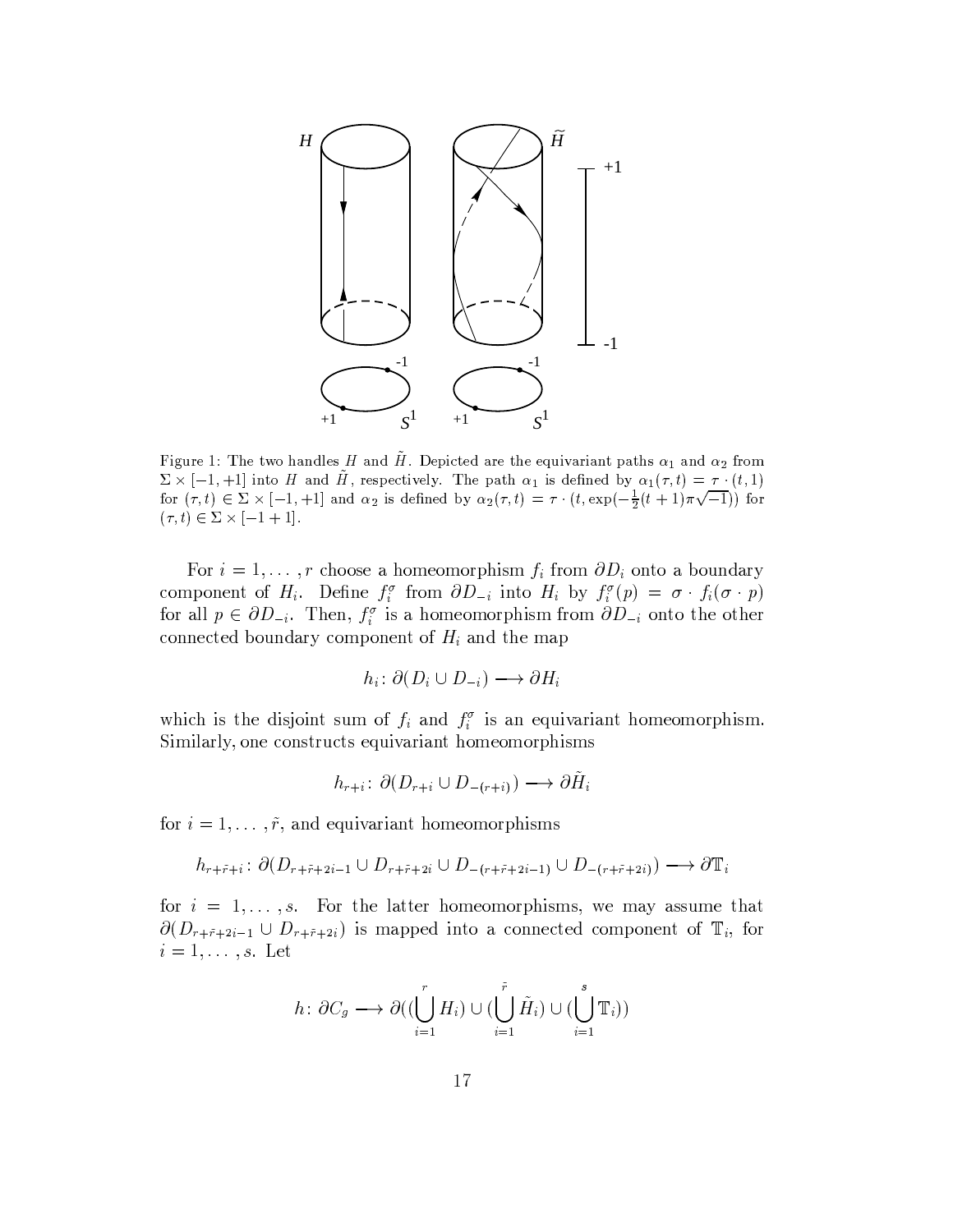be the disjoint sum of the maps  $h_1, \ldots, h_{r+\tilde{r}+s}$ . Then, h is an equivariant homeomorphism.

We define  $S_{r,\tilde{r},s}$  to be the surface obtained by gluing  $C_g$  and  $(\bigcup H_i)$  $(\bigcup H_i) \cup (\bigcup \mathbb{T}_i)$  along their boundaries via h. Then,  $S_{r,\tilde{r},s}$  is a compact connected orientable surface of genus g with an induced  $\Sigma$  action. In fact, the embeddings of the surfaces  $C_q$ ,  $H_1, \ldots, H_r$ ,  $\tilde{H}_1$ ,  $\tilde{H}_{\tilde{r}}$ ,  $\mathbb{T}_1, \ldots, \mathbb{T}_s$  into  $S_{r,\tilde{r},s}$  are equivariant. It follows that the quotient  $S_{r,\tilde{r},s}/\Sigma$  is obtained from gluing  $C_g/\Sigma$ and  $(\bigcup (H_i/\Sigma)) \cup (\bigcup (H_i/\Sigma)) \cup (\bigcup (\mathbb{T}_i/\Sigma))$  along certain boundary components via the induced homeomorphism  $\bar{h}$ . From this, it follows that  $S_{r,\tilde{r},s}/\Sigma$  is homeomorphic to the connected sum of  $\tilde{r}$  real projective planes and a compact connected orientable surface of genus s having  $r + 1$  connected boundary components.

Recall that the real algebraic curve X is called *dividing* if  $X\ X^{\Sigma}$  is not connected. Let g be the genus of X. Let  $r + 1$  be the number of connected components of  $X^{\Sigma}$ . If X is dividing, then  $r \equiv g \mod 2$  and the quotient space  $X/\Sigma$  is homeomorphic to a compact connected orientable surface of genus  $\frac{1}{2}(g-r)$  having  $r+1$  connected boundary components. If X is not dividing, then the quotient space  $X/\Sigma$  is homeomorphic to the connected sum of  $q-r$  real projective planes and a compact connected orientable surface of genus 0 having  $r + 1$  connected boundary components. The following lemma then follows from Lemma 7.1.

**Lemma 7.2.** Let  $X$  be a compact connected real algebraic curve having real points. Let g be the genus of X.

- 1. If X is not dividing, there are unique natural integers  $r$  et  $\tilde{r}$  such that X is equivariantly homeomorphic to  $S_{r,\tilde{r},0}$ .
- 2. If  $X$  is dividing, there are unique natural integers  $r$  et  $s$  such that  $X$ is equivariantly homeomorphic to  $S_{r,0,s}$ . 口

Now we determine the equivariant fundamental group  $\pi_1(S,\Sigma)$  of the  $\Sigma$ -space  $S = S_{r,\tilde{r},s}$  for all natural integers r,  $\tilde{r}$  and s.

**Proposition 7.3.** Let  $g$  be a natural integer. Let  $r$ ,  $\tilde{r}$  and  $s$  be natural integers such that  $r + \tilde{r} + 2s = g$ . Then, the equivariant fundamental group  $\pi_1(S, \Sigma)$  of  $S = S_{r, \tilde{r}, s}$  is the group generated by

 $\alpha_0, \beta_0, \ldots, \alpha_r, \beta_r, \beta_{r+1}, \ldots, \beta_{r+\tilde{r}}, \alpha_{r+\tilde{r}+1}, \beta_{r+\tilde{r}+1}, \ldots, \alpha_{r+\tilde{r}+s}, \beta_{r+\tilde{r}+s},$ 

subject to the relations

$$
\beta_i^2 = 1 \text{ and } [\alpha_i, \beta_i] = 1 \text{ for } i = 0, \dots, r, \text{ and}
$$

$$
\alpha_0 \cdots \alpha_r \cdot \beta_{r+1}^2 \cdots \beta_{r+\tilde{r}}^2 \cdot [\alpha_{r+\tilde{r}+1}, \beta_{r+\tilde{r}+1}] \cdots [\alpha_{r+\tilde{r}+s}, \beta_{r+\tilde{r}+s}] = 1
$$

where  $[x, y]$  denotes the commutator  $xyx^{-1}y^{-1}$  of x and y.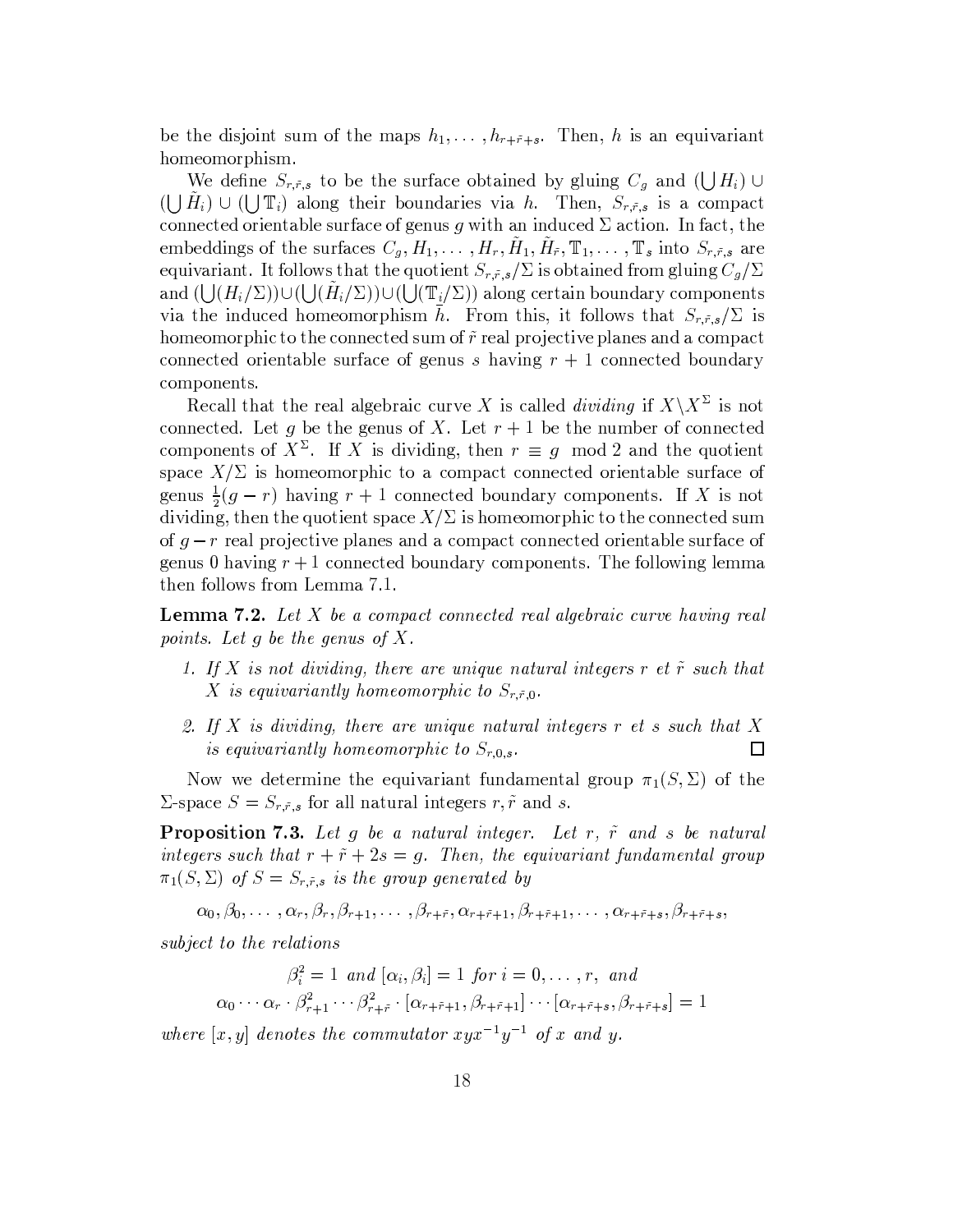

Figure 2: The surface  $S = S_{1,1,1}$ . Each arrow represents a path in S. The unlabeled arrows are the complex conjugate paths  $\alpha_i^{\sigma}$  and  $\beta_i^{\sigma}$  of the corresponding paths  $\alpha_i$  and  $\beta_i$ , respectively.

*Proof.* Let b be an injective equivariant base point of S such that  $b(\Sigma)$  is contained in  $C_g$ . Choose, as shown in Figure 2, for each handle  $H_i$ , a pair  $(\alpha_i, \beta_i)$  of ordinary paths in S, for each twisted handle  $H_i$ , a pair of ordinary paths  $(\alpha_{r+i}, \beta_{r+i})$  in S, and for each double handle  $\mathbb{T}_i$  a pair of ordinary paths  $(\alpha_{r+\tilde{r}+i}, \beta_{r+\tilde{r}+i})$  in S. Choose, moreover, a pair of ordinary paths  $(\alpha_0, \beta_0)$  of S contained in  $C_g$  as indicated in Figure 2. We assume that the paths  $\alpha_i, \beta_i$ ,  $i = 0, \ldots, r + \tilde{r} + s$  are chosen in such a way that any two of them only intersect in the base point  $b_1$ . Let  $\alpha_i^{\sigma}$  and  $\beta_i^{\sigma}$  be the complex conjugate path of  $\alpha_i$  and  $\beta_i$ , respectively, for  $i = 0, \ldots, r + \tilde{r} + s$ . Then, since the complement of the union of the paths is a disjoint union of open 2-cells, the paths  $\alpha_i, \alpha_i^{\sigma}, \beta_i, \beta_i^{\sigma}, i = 0, \ldots, r + \tilde{r} + s$ , generate the fundamental groupoid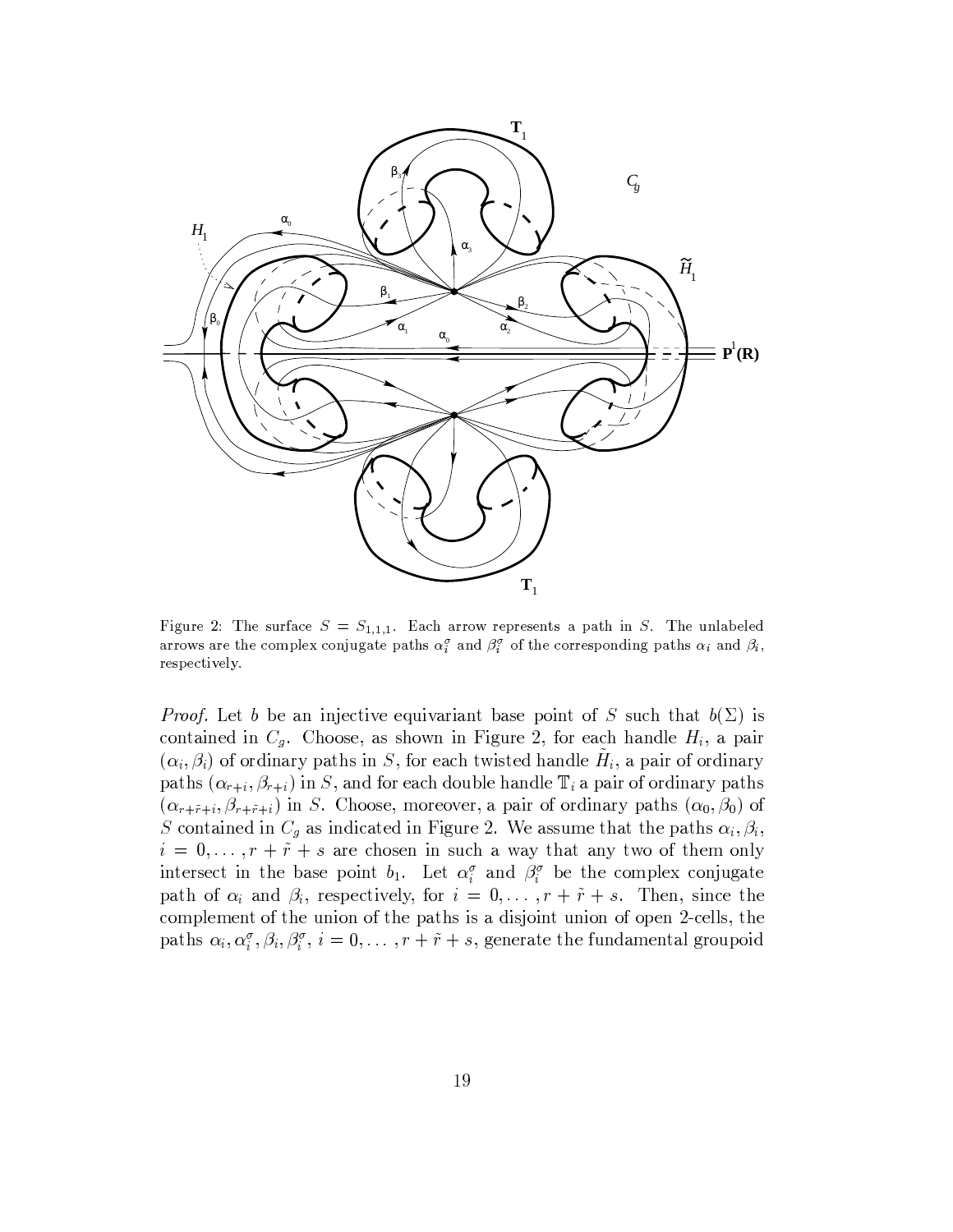$\Pi_1(X, b)$ . They only satisfy the relations

$$
\beta_i^{\sigma} \beta_i = 1 \text{ and } \alpha_i^{\sigma} \beta_i \alpha_i^{-1} \beta_i^{-1} = 1, \text{ for } i = 0, \dots, r
$$
  

$$
\beta_i^{\sigma} (\alpha_i^{\sigma})^{-1} \beta_i = 1 \text{ and } \alpha_i^{-1} \beta_i^{\sigma} \beta_i = 1, \text{ for } i = r+1, \dots, r+\tilde{r}
$$
  

$$
[\alpha_{r+\tilde{r}+s}, \beta_{r+\tilde{r}+s}] \cdots [\alpha_{r+\tilde{r}+1}, \beta_{r+\tilde{r}+1}] \cdot \alpha_{r+\tilde{r}} \cdots \alpha_0 = 1
$$
  

$$
[\alpha_{r+\tilde{r}+s}^{\sigma}, \beta_{r+\tilde{r}+s}^{\sigma}] \cdots [\alpha_{r+\tilde{r}+1}^{\sigma}, \beta_{r+\tilde{r}+1}^{\sigma}] \cdot \alpha_{r+\tilde{r}}^{\sigma} \cdots \alpha_0^{\sigma} = 1
$$

Since  $\lambda_1(X, \Sigma; b)$  is isomorphic to the quotient of the groupoid  $\Pi_1(X; b)$  by the action of  $\Sigma$ , the group  $\lambda_1(X,\Sigma;b)$  is the group generated by the elements

$$
\alpha_0, \beta_0, \ldots, \alpha_{r+\tilde{r}+s}, \beta_{r+\tilde{r}+s}
$$

subject to the relations

$$
\beta_i^2 = 1 \text{ and } [\alpha_i, \beta_i] = 1 \text{ for } i = 0, \dots, r
$$

$$
\alpha_i = \beta_i^2 \text{ for } i = r+1, \dots, r+\tilde{r}
$$

$$
[\alpha_{r+\tilde{r}+s}, \beta_{r+\tilde{r}+s}] \cdots [\alpha_{r+\tilde{r}+1}, \beta_{r+\tilde{r}+1}] \cdot \alpha_{r+\tilde{r}} \cdots \alpha_0 = 1.
$$

The statement follows from the fact that  $\pi_1(X, \Sigma; b)$  is isomorphic to the opposite group of  $\lambda_1(X, \Sigma; b)$  (Proposition 6.1).  $\Box$ 

**Theorem 7.4.** Let X be a compact connected real algebraic curve. Let  $q$  be the genus of  $X$ .

1. If X does not have real points then the equivariant fundamental group  $\pi_1(X,\Sigma)$  is the group generated by  $\beta_0,\ldots,\beta_g$  subject to the relation

$$
\beta_0^2 \cdots \beta_q^2 = 1.
$$

Suppose now that X has real points and let  $r + 1$  be the number of connected components of its set of real points.

2. If X is not dividing then the equivariant fundamental group  $\pi_1(X,\Sigma)$ of X is the group generated by  $\alpha_0, \beta_0, \ldots, \alpha_r, \beta_r, \beta_{r+1}, \ldots, \beta_g$  subject to the relations

$$
\beta_i^2 = 1 \text{ and } [\alpha_i, \beta_i] = 1 \text{ for } i = 0, \dots, r, \text{ and}
$$

$$
\alpha_0 \cdots \alpha_r \cdot \beta_{r+1}^2 \cdots \beta_q^2 = 1.
$$

3. If X is dividing, let k be the natural integer  $\frac{1}{2}(g+r)$ . Then the equivariant fundamental group  $\pi_1(X,\Sigma)$  of X is the group generated by  $\alpha_0, \beta_0, \ldots, \alpha_k, \beta_k$  subject to the relations

$$
\beta_i^2 = 1 \text{ and } [\alpha_i, \beta_i] = 1 \text{ for } i = 0, \dots, r, \text{ and}
$$

$$
\alpha_0 \cdots \alpha_r \cdot [\alpha_{r+1}, \beta_{r+1}] \cdots [\alpha_k, \beta_k] = 1.
$$

*Proof.* Statement 1 is Lemma 5.1. The statements 2 and 3 follow from Lemma 7.2 and Proposition 7.3.  $\Box$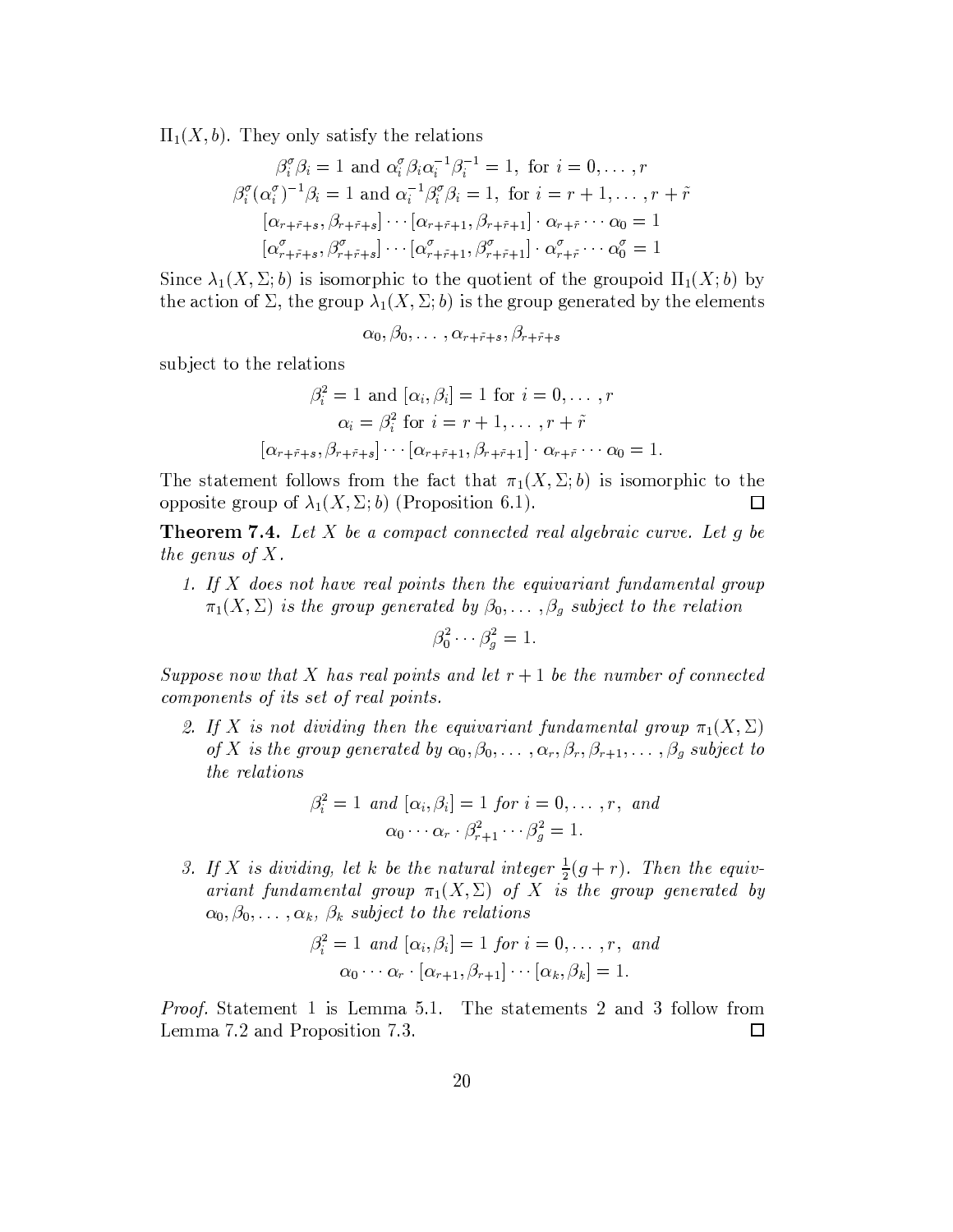## 8 COMPLEX COORDINATES ON TEICHMÜLLER SPACE; THE CASE OF A NONDIVIDING REAL ALGEBRAIC CURVE HAVING REAL POINTS

Fix an integer  $q \geq 2$ . Throughout this section, X is a nondividing compact connected real algebraic genus  $g$  curve having real points. Let  $r$  be the natural integer such that the number of connected components of the set of real points of X is equal to  $r + 1$ .

Let  $\pi: \mathbb{D} \to X$  be a uniformization of X as a real algebraic curve. Let G be the group of automorphisms of  $\pi$ . Then, G is isomorphic to the equivariant fundamental group  $\pi_1(X, \Sigma)$  of X. By Theorem 7.4, G is the group generated by  $\alpha_0, \beta_0, \ldots, \alpha_r, \beta_r, \beta_{r+1}, \ldots, \beta_g$  subject to the relations

$$
\beta_i^2 = 1 \text{ and } [\alpha_i, \beta_i] = 1 \text{ for } i = 0, \dots, r, \text{ and}
$$

$$
\alpha_0 \cdots \alpha_r \cdot \beta_{r+1}^2 \cdots \beta_g^2 = 1.
$$

Observe that the elements

$$
\alpha_1, \ldots, \alpha_r, \beta_{r+1}, \ldots, \beta_g \tag{1}
$$

generate a free subgroup  $H$  of  $G$  of rank  $g$ . Therefore, these elements are loxodromic and we may then assume that the first element in the list (1) has 0 as attracting and  $\infty$  as repelling fixed point, and that the second element in the list  $(1)$  has 1 as attracting fixed point.

As in Section 5, we define a map

$$
\Psi\colon T(G)\longrightarrow S_g
$$

of the Teichmüller space of  $G$  into the space of normalized marked Schottky groups of rank g. Let  $\iota$  be an element of  $T(G)$ , i.e.,  $\iota: G \to \mathrm{PGL}_2(\mathbb{C})$  is a quasi-conformal deformation of  $G$ . Then, define

$$
\Psi(\iota)=(\iota(\alpha_1),\ldots,\iota(\alpha_r),\iota(\beta_{r+1}),\ldots,\iota(\beta_g)).
$$

**Proposition 8.1.** The map  $\Psi$  is an open holomorphic embedding of  $T(G)$ into  $S_g$ .

*Proof.* It suffices to prove that  $\Phi$  is injective. We do this by showing that a quasi-conformal deformation  $\iota: G \to \mathrm{PGL}_2(\mathbb{C})$  of G is uniquely determined by its restriction  $\iota_{|H}$  to the subgroup H of G generated by the elements of the list (1). Indeed, since  $\alpha_0 \cdots \alpha_r \cdot \beta_{r+1}^2 \cdots \beta_g^2 = 1$ ,

$$
\iota(\alpha_0) = \iota_{|H}(\beta_g^{-2} \cdots \beta_{r+1}^{-2} \cdot \alpha_r^{-1} \cdots \alpha_1^{-1}).
$$

Moreover, since  $\beta_i^2 = 1$  and  $\beta_i$  commutes with  $\alpha_i$ ,  $\iota(\beta_i)$  is the unique element of  $\text{PGL}_2(\mathbb{C})$  of order 2 that commutes with  $\iota(\alpha_i)$ , for  $i=0,\ldots,r$ . 口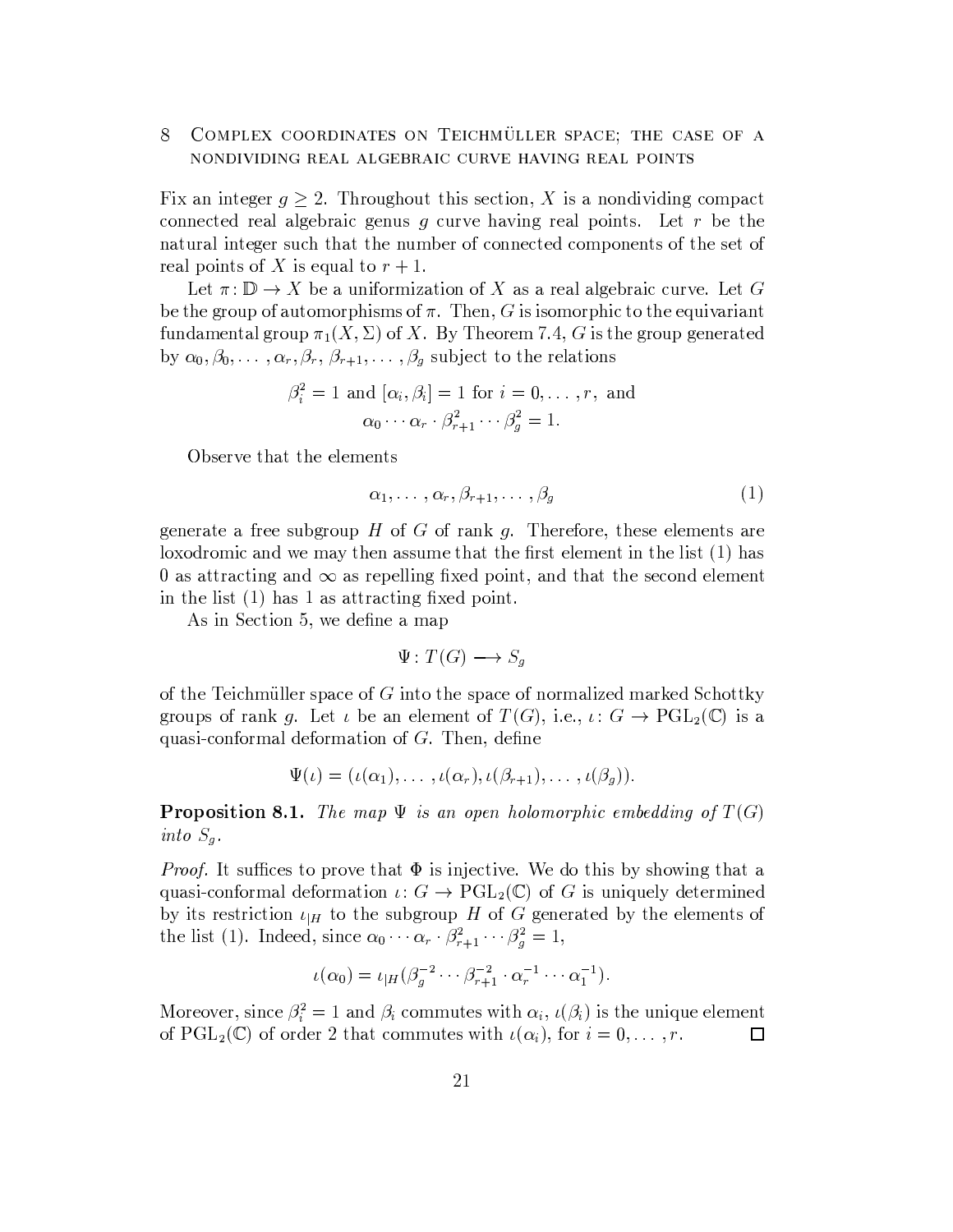*Remark 8.2.* Note the resemblance with the proof of Theorem 2 in [4].

Let  $\Phi\colon T(G)\to T(X)$  be the natural biholomorphic map, and let  $\Xi\colon S_g\to$  $\mathbb{C}^{3g-3}$  be any equivariant open holomorphic embedding.

**Corollary 8.3.** Let X be a nondividing compact connected real algebraic genus g curve having real points, where  $g \geq 2$ . Then, the map

$$
\Xi \circ \Psi \circ \Phi^{-1} \colon T(X) \longrightarrow \mathbb{C}^{3g-3}
$$

is a global system of complex analytic coordinates on the Teichmüller space  $T(X)$  of complex algebraic curves of genus g. Moreover, the coordinate system is equivariant with respect to the induced action of  $\Sigma$  on  $T(X)$  and the usual action of  $\Sigma$  on  $\mathbb{C}^{3g-3}$ .

### 9 COMPLEX COORDINATES ON TEICHMULLER SPACE; THE CASE OF A DIVIDING REAL ALGEBRAIC CURVE

Fix an integer  $g \geq 2$ . Throughout this section, X is a dividing compact connected real algebraic genus  $g$  curve. In particular,  $X$  has real points. Let, as before,  $r$  be the natural integer such that the number of connected components of the set of real points of X is equal to  $r + 1$ . Let k be the natural integer  $\frac{1}{2}(q+r)$ .

Let  $\pi: \mathbb{D} \to X$  be a uniformization of X as a real algebraic curve. Let G be the group of automorphisms of  $\pi$ . Then, G is isomorphic to the equivariant fundamental group  $\pi_1(X, \Sigma)$  of X. By Theorem 7.4, G is the group generated by  $\alpha_0, \beta_0, \ldots, \alpha_k, \beta_k$  subject to the relations

$$
\beta_i^2 = 1 \text{ and } [\alpha_i, \beta_i] = 1 \text{ for } i = 0, \dots, r, \text{ and}
$$

$$
\alpha_0 \cdots \alpha_r \cdot [\alpha_{r+1}, \beta_{r+1}] \cdots [\alpha_k, \beta_k] = 1.
$$

Observe that the elements

$$
\alpha_1, \ldots, \alpha_r, \alpha_{r+1}, \beta_{r+1}, \ldots, \alpha_k, \beta_k \tag{2}
$$

generate again a free subgroup  $H$  of  $G$  of rank  $g$ . Hence, we may assume that the first element in the list (2) has 0 as attracting and  $\infty$  as repelling fixed point, and that the second element in the list (2) has 1 as attracting fixed point.

Now, we define a map

$$
\Psi\colon T(G)\longrightarrow S_g
$$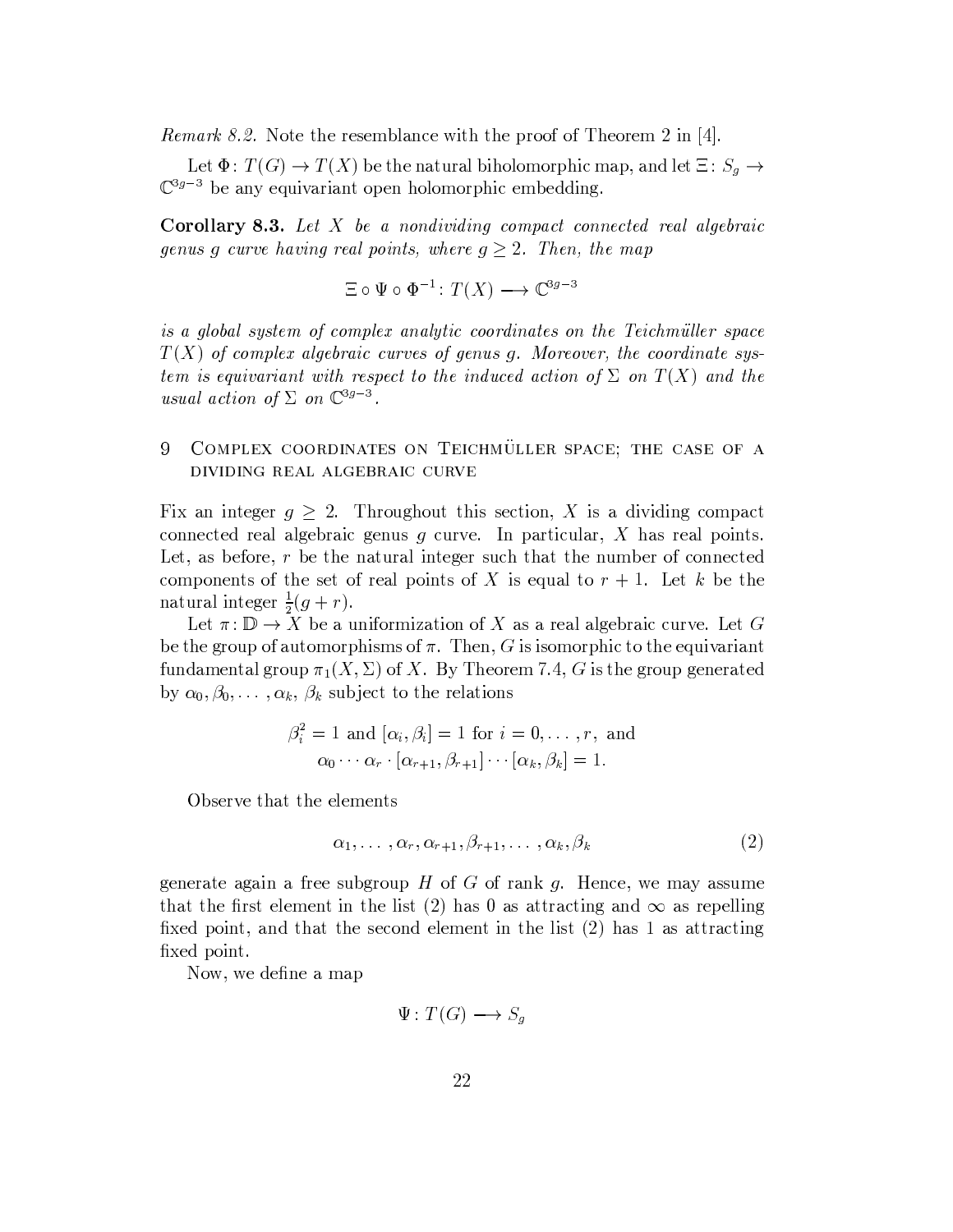of the Teichmüller space of  $G$  into the space of normalized marked Schottky groups of rank  $q$  by

$$
\Psi(\iota)=(\iota(\alpha_1),\ldots,\iota(\alpha_r),\iota(\alpha_{r+1}),\iota(\beta_{r+1}),\ldots,\iota(\alpha_k),\iota(\beta_k))
$$

for  $\iota \in T(G)$ . Then, one can similarly prove the following statement.

**Proposition 9.1.** The map  $\Psi$  is an open holomorphic embedding of  $T(G)$ into  $S_g$ .  $\Box$ 

Let  $\Phi\colon T(G)\to T(X)$  be the natural biholomorphic map, and let  $\Xi\colon S_g\to$  $\mathbb{C}^{3g-3}$  be any equivariant open holomorphic embedding.

**Corollary 9.2.** Let X be a dividing compact connected real algebraic genus g curve having real points, where  $g \geq 2$ . Then, the map

$$
\Xi \circ \Psi \circ \Phi^{-1} \colon T(X) \longrightarrow \mathbb{C}^{3g-3}
$$

is a global system of complex analytic coordinates on the Teichmüller space  $T(X)$  of complex algebraic curves of genus g. Moreover, the coordinate system is equivariant with respect to the induced action of  $\Sigma$  on  $T(X)$  and the usual action of  $\Sigma$  on  $\mathbb{C}^{3g-3}$ .

# REFERENCES

- $\lceil 1 \rceil$ Bers, L.: Simultaneous uniformization. Bull. Amer. Math. Soc. 66  $(1960), 94-97$
- Bers, L.: Correction to "Spaces of Riemann surfaces as bounded do- $|2|$ mains." *Bull. Amer. Math. Soc.* 67 (1961), 465–466
- $|3|$ Earle, C. J.: Moduli of surfaces with symmetries. Advances in the theory of Riemann surfaces. Ahlfors, L.V. et. al. (eds) Princeton University Press and University of Tokyo Press, 1971
- Earle, C. J.: Intrinsic coordinates on Teichmüller spaces. Proc. Amer.  $|4|$ Math. Soc. 83,  $N^{\circ}3$  (1981), 527-531
- $\vert 5 \vert$ Farkas, H., Kra, I.: Riemann surfaces, 2nd ed. Grad. Texts Math. Springer Verlag, Berlin, 1992
- $\lceil 6 \rceil$ Greenberg, M. J., Harper, J. R.: Algebraic topology. Addison Wesley, 1981